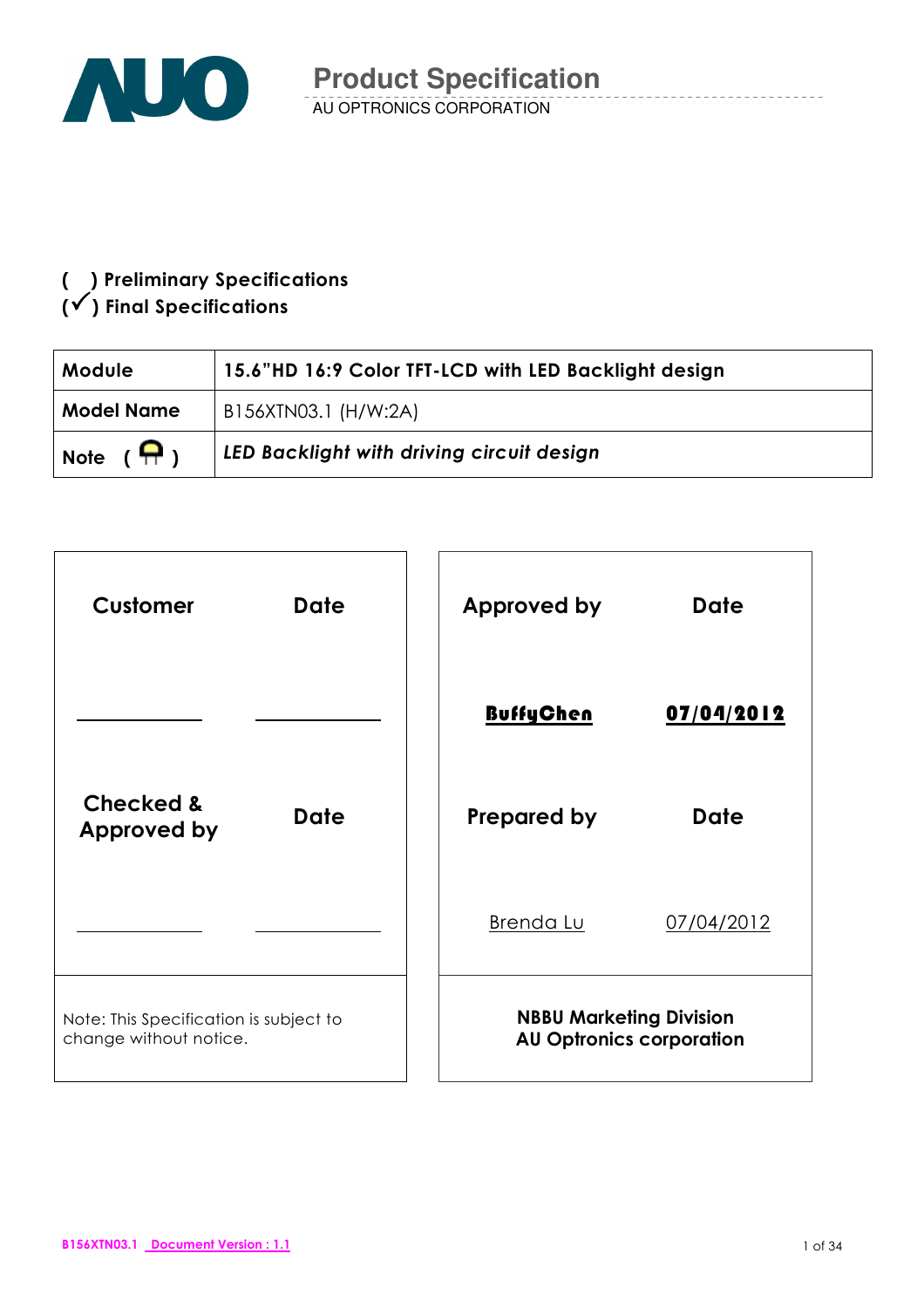

# Contents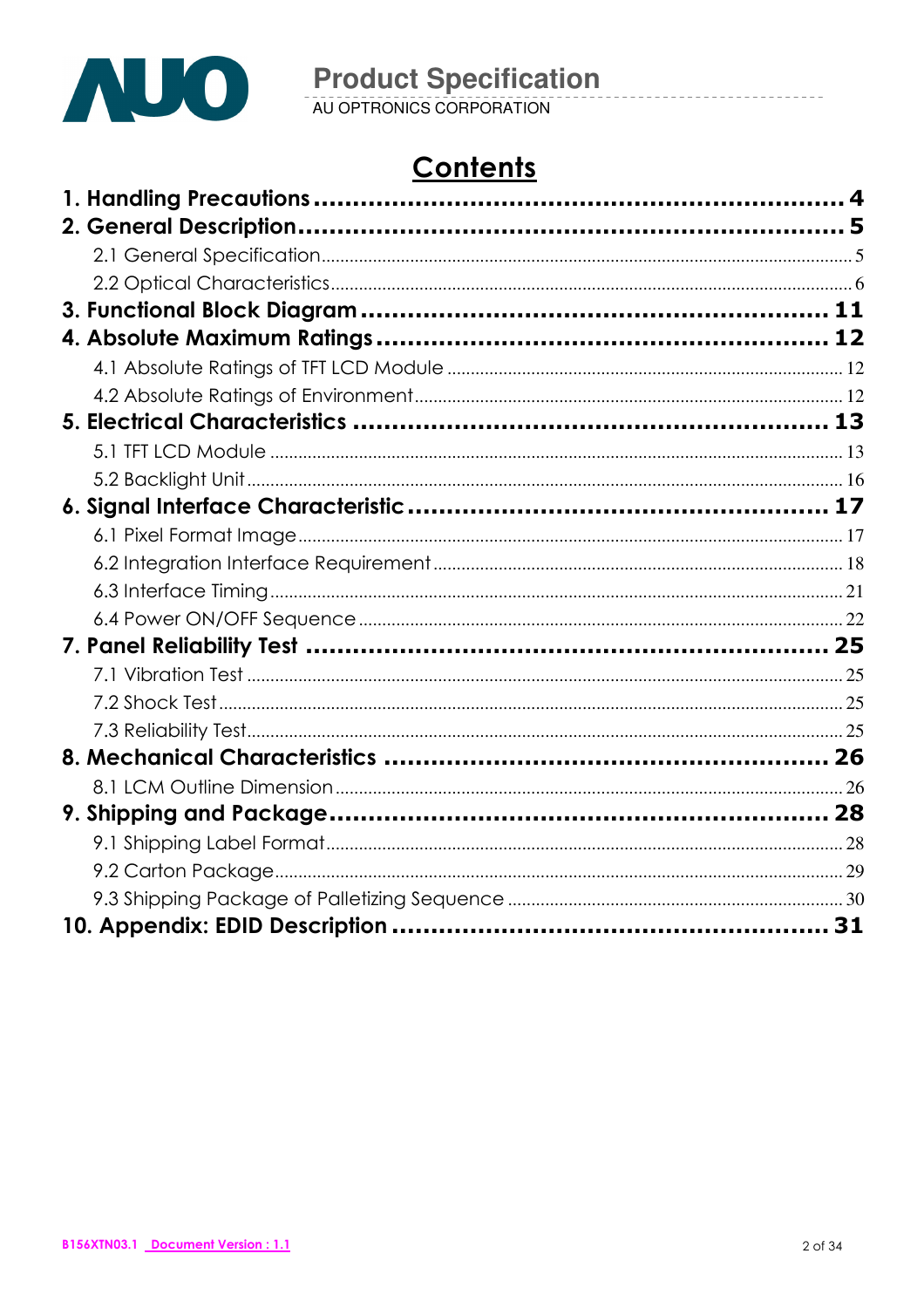

AU OPTRONICS CORPORATION

# Record of Revision

| Version and Date   Page |            | Old description | <b>New Description</b> | <b>Remark</b>                  |  |
|-------------------------|------------|-----------------|------------------------|--------------------------------|--|
| $\overline{1.0}$        | 2012/06/27 | -IAII           |                        | <b>Final SPEC for Customer</b> |  |
|                         | 2012/07/04 | <b>IAII</b>     |                        | Connector P/N revision         |  |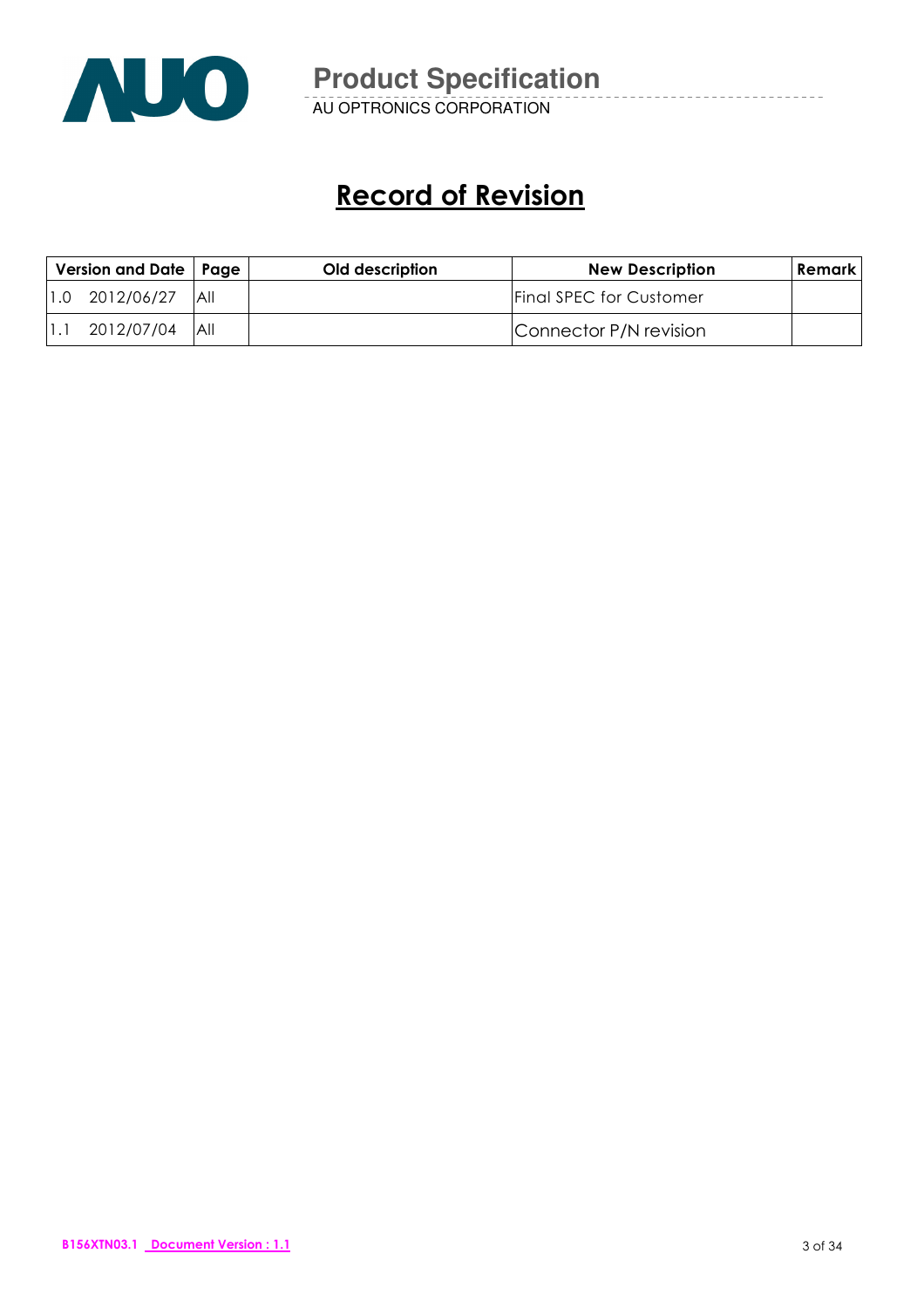

## 1. Handling Precautions

- 1) Since front polarizer is easily damaged, pay attention not to scratch it.
- 2) Be sure to turn off power supply when inserting or disconnecting from input connector.
- 3) Wipe off water drop immediately. Long contact with water may cause discoloration or spots.
- 4) When the panel surface is soiled, wipe it with absorbent cotton or other soft cloth.
- 5) Since the panel is made of glass, it may break or crack if dropped or bumped on hard surface.
- 6) Since CMOS LSI is used in this module, take care of static electricity and insure human earth when handling.
- 7) Do not open nor modify the Module Assembly.
- 8) Do not press the reflector sheet at the back of the module to any directions.
- 9) At the insertion or removal of the Signal Interface Connector, be sure not to rotate nor tilt the Interface Connector of the TFT Module.
- 11) After installation of the TFT Module into an enclosure (Notebook PC Bezel, for example), do not twist nor bend the TFT Module even momentary. At designing the enclosure, it should be taken into consideration that no bending/twisting forces are applied to the TFT Module from outside. Otherwise the TFT Module may be damaged.
- 12)Small amount of materials having no flammability grade is used in the LCD module. The LCD module should be supplied by power complied with requirements of Limited Power Source (IEC60950 or UL1950), or be applied exemption.
- 13)Disconnecting power supply before handling LCD modules, it can prevent electric shock, DO NOT TOUCH the electrode parts, cables, connectors and LED circuit part of TFT module that a LED light bar build in as a light source of back light unit. It can prevent electronic breakdown.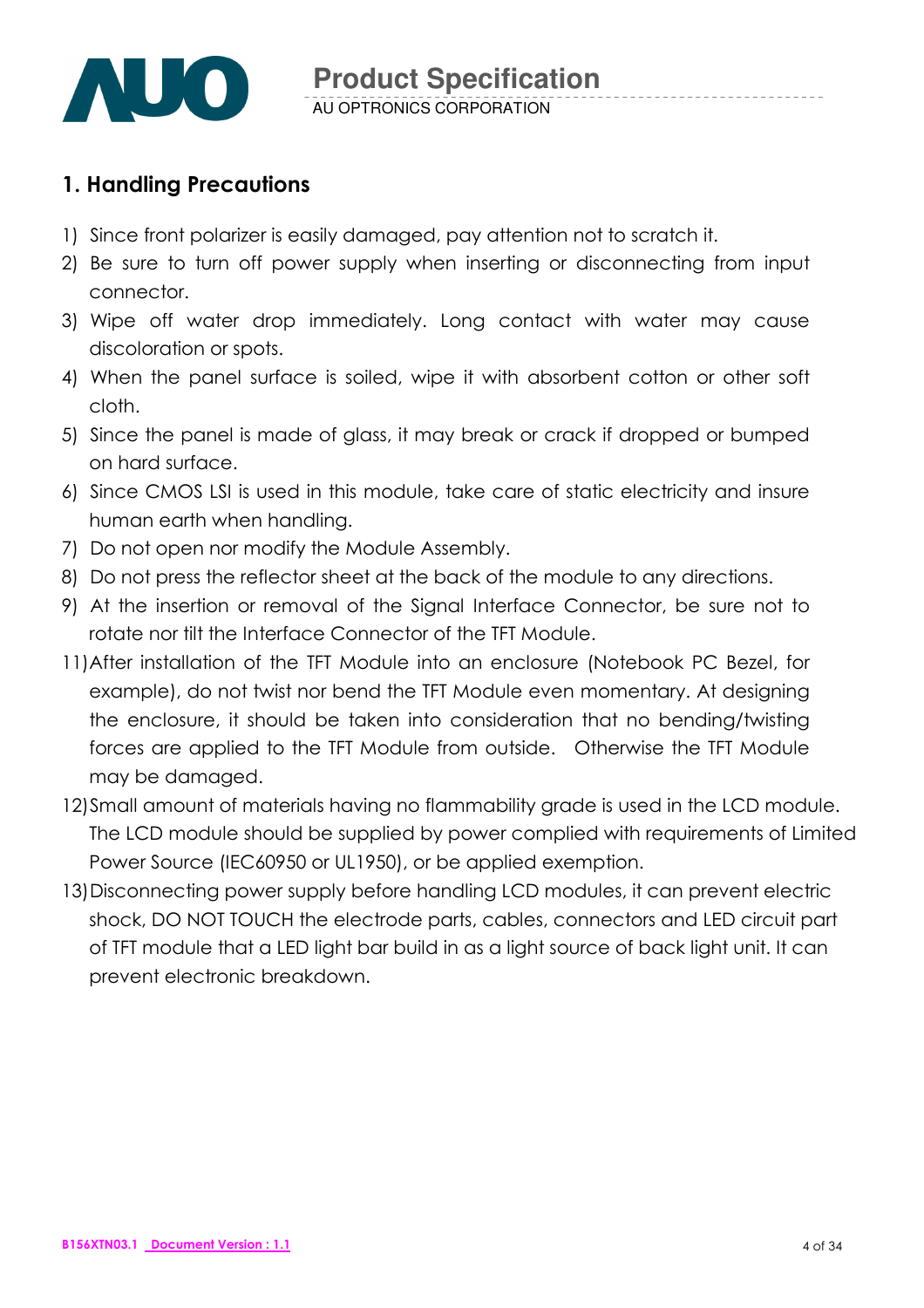

## 2. General Description

B156XTN03.1 is a Color Active Matrix Liquid Crystal Display composed of a TFT LCD panel, a driver circuit, and LED backlight system. The screen format is intended to support the 16:9 HD, 1366(H) x768(V) screen and 262k colors (RGB 6-bits data driver) with LED backlight driving circuit. All input signals are eDP interface compatible.

B156XTN03.1 is designed for a display unit of notebook style personal computer and industrial machine.

## 2.1 General Specification

The following items are characteristics summary on the table at 25  $\degree$ C condition:

| <b>Items</b>                                               | <b>Unit</b>          | <b>Specifications</b>                                      |       |       |       |  |
|------------------------------------------------------------|----------------------|------------------------------------------------------------|-------|-------|-------|--|
| Screen Diagonal                                            | [mm]                 | 394.9                                                      |       |       |       |  |
| <b>Active Area</b>                                         | [mm]                 | 344.2 X193.5                                               |       |       |       |  |
| Pixels H x V                                               |                      | 1366x3(RGB) x 768                                          |       |       |       |  |
| <b>Pixel Pitch</b>                                         | [mm]                 | 0.252X0.252                                                |       |       |       |  |
| Pixel Format                                               |                      | R.G.B. Vertical Stripe                                     |       |       |       |  |
| <b>Display Mode</b>                                        |                      | Normally White                                             |       |       |       |  |
| White Luminance (ILED=20mA)<br>(Note: ILED is LED current) | [cd/m <sup>2</sup> ] | 200 typ. (5 points average)<br>170 min. (5 points average) |       |       |       |  |
| Luminance Uniformity                                       |                      | 1.25 max. (5 points)                                       |       |       |       |  |
| Contrast Ratio                                             |                      | 500 typ.                                                   |       |       |       |  |
| Response Time                                              | [ms]                 | 8 typ/16 Max                                               |       |       |       |  |
| Nominal Input Voltage VDD                                  | [Volt]               | $+3.3$ typ.                                                |       |       |       |  |
| Power Consumption                                          | [Watt]               | 3.65 max. (Include Logic and Blu power)                    |       |       |       |  |
| Weight                                                     | [Grams]              | 350 max.                                                   |       |       |       |  |
| <b>Physical Size</b>                                       |                      |                                                            | Min.  | Typ.  | Max.  |  |
| <b>Include bracket</b>                                     | [mm]                 | Length                                                     | 359.0 | 359.5 | 360.0 |  |
|                                                            |                      | Width                                                      | 223.3 | 223.8 | 224.3 |  |
|                                                            |                      | Thicknessss                                                |       |       | 3.2   |  |
| <b>Electrical Interface</b>                                |                      | 1 Lane eDP                                                 |       |       |       |  |
| <b>Glass Thickness</b>                                     | [mm]                 | 0.4                                                        |       |       |       |  |
| Surface Treatment                                          |                      | Glare, hardness 3H                                         |       |       |       |  |
| Support Color                                              |                      | 262K colors (RGB 6-bit)                                    |       |       |       |  |
| Temperature Range<br>Operating<br>Storage (Non-Operating)  | [°C]<br>[°C]         | $0$ to $+50$<br>$-20$ to $+60$                             |       |       |       |  |
| <b>RoHS Compliance</b>                                     |                      | <b>RoHS</b> Compliance                                     |       |       |       |  |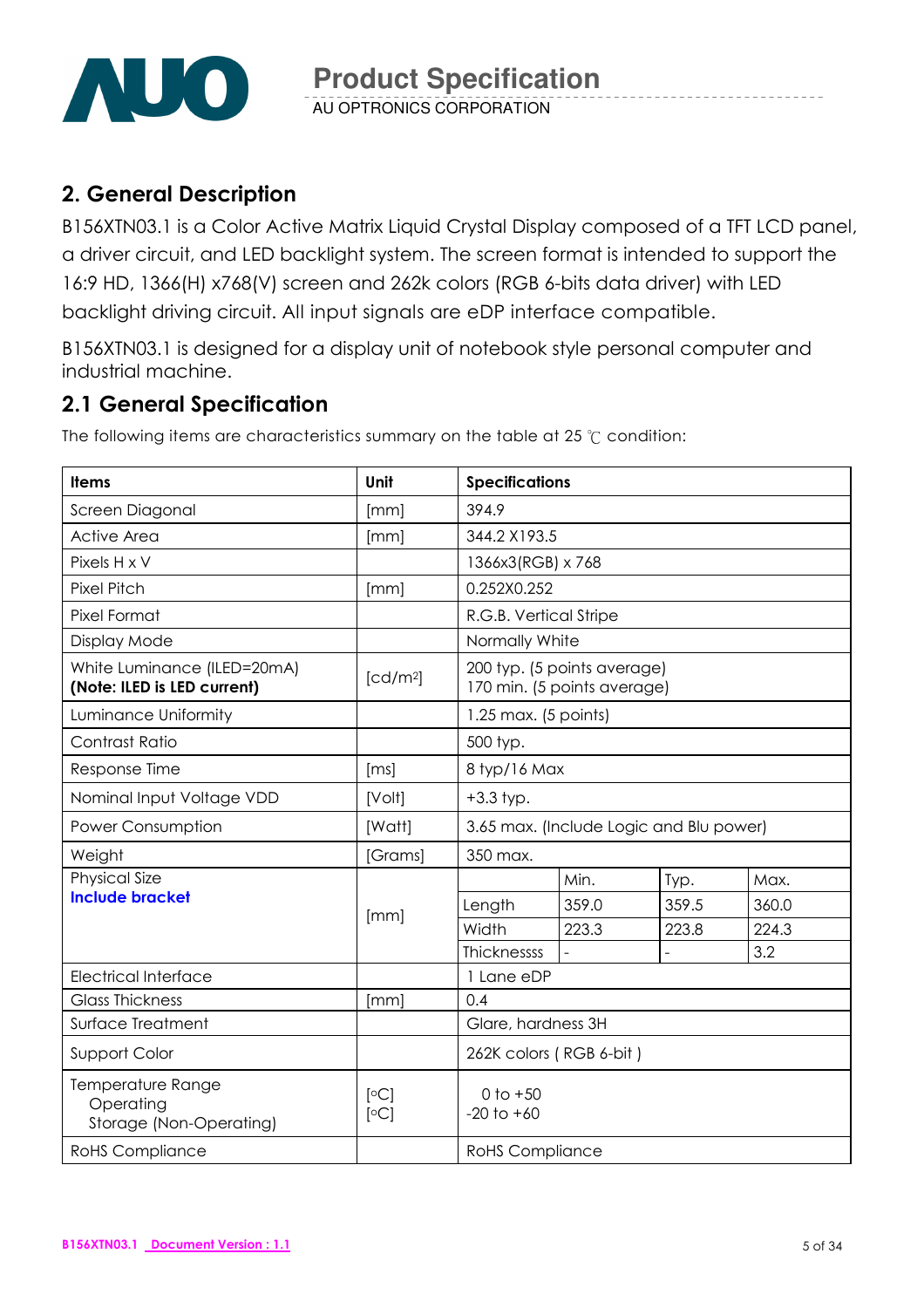

AU OPTRONICS CORPORATION

## 2.2 Optical Characteristics

The optical characteristics are measured under stable conditions at 25°C (Room Temperature) :

| Item                                |             | Symbol                              | <b>Conditions</b>          | Min.  | Typ.           | Max.                         | Unit              | <b>Note</b> |
|-------------------------------------|-------------|-------------------------------------|----------------------------|-------|----------------|------------------------------|-------------------|-------------|
| <b>White Luminance</b><br>ILED=20mA |             |                                     | 5 points average           | 170   | 200            | ٠                            | cd/m <sup>2</sup> | 1, 4, 5.    |
|                                     |             | $\Theta_R$<br>Horizontal<br>(Right) |                            | 40    | 45             | ۰                            | degre             |             |
| <b>Viewing Angle</b>                |             | $\theta_L$                          | $CR = 10$<br>(Left)        | 40    | 45             | $\qquad \qquad \blacksquare$ | e                 |             |
|                                     |             | Wн                                  | <b>Vertical</b><br>(Upper) | 10    | 15             |                              |                   | 4, 9        |
|                                     |             | ΨL                                  | $CR = 10$<br>(Lower)       | 30    | 35             | ٠                            |                   |             |
| <b>Luminance Uniformity</b>         |             | $\delta_{5P}$                       | 5 Points                   | ۰     | $\blacksquare$ | 1.25                         |                   | 1, 3, 4     |
| <b>Luminance Uniformity</b>         |             | $\delta$ 13P                        | 13 Points                  | ۰     | $\blacksquare$ | 1.60                         |                   | 2, 3, 4     |
| <b>Contrast Ratio</b>               |             | CR                                  |                            | 400   | 500            |                              |                   | 4, 6        |
| <b>Cross talk</b>                   |             | $\%$                                |                            |       |                | 4                            |                   | 4, 7        |
| <b>Response Time</b>                |             | <b>TRT</b>                          | <b>Rising + Falling</b>    | ۰     | 8              | 16                           |                   |             |
|                                     | Red         | <b>Rx</b>                           |                            | 0.550 | 0.580          | 0.610                        |                   |             |
|                                     |             | <b>Ry</b>                           |                            | 0.305 | 0.335          | 0.365                        |                   |             |
|                                     | Green       | Gx                                  |                            | 0.300 | 0.330          | 0.360                        |                   |             |
| Color /                             |             | Gy                                  |                            | 0.535 | 0.565          | 0.595                        |                   |             |
| Chromaticity<br><b>Coodinates</b>   |             | <b>Bx</b>                           | <b>CIE 1931</b>            | 0.125 | 0.155          | 0.185                        |                   | 4           |
|                                     | <b>Blue</b> | <b>By</b>                           |                            | 0.110 | 0.140          | 0.170                        |                   |             |
|                                     |             | Wx                                  |                            | 0.283 | 0.313          | 0.343                        |                   |             |
|                                     | White       | Wy                                  |                            | 0.299 | 0.329          | 0.359                        |                   |             |
| <b>NTSC</b>                         |             | %                                   |                            |       | 45             |                              |                   |             |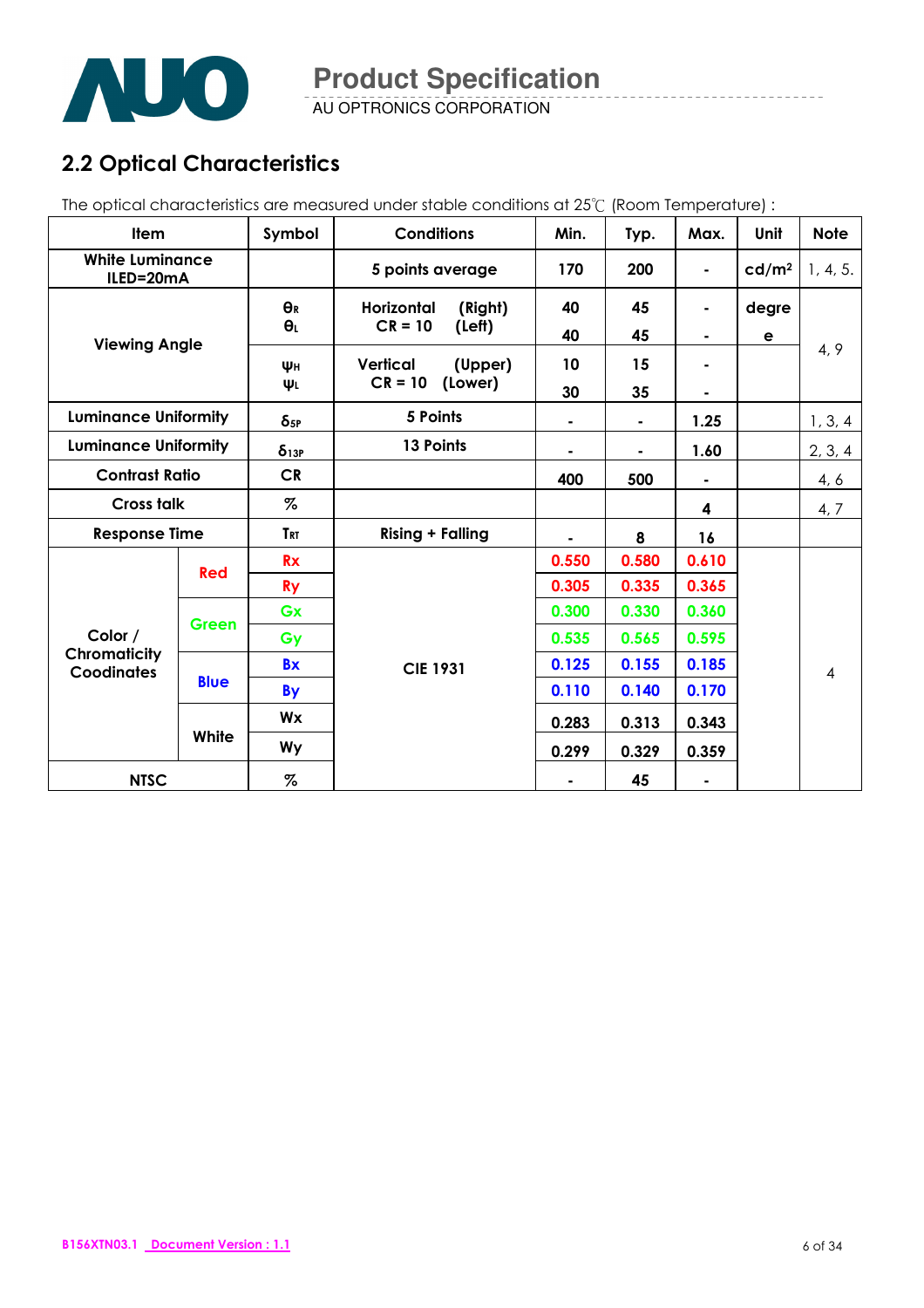

AU OPTRONICS CORPORATION

Note 1: 5 points position (Ref: Active area)



Note 2: 13 points position (Ref: Active area)



Note 3: The luminance uniformity of 5 or 13 points is defined by dividing the maximum luminance values by the minimum test point luminance

|                          | Maximum Brightness of five points     |
|--------------------------|---------------------------------------|
| $\delta$ W <sub>5</sub>  | Minimum Brightness of five points     |
|                          | Maximum Brightness of thirteen points |
| $\delta$ W <sub>13</sub> | Minimum Brightness of thirteen points |

#### Note 4: Measurement method

The LCD module should be stabilized at given temperature for 30 minutes to avoid abrupt temperature change during measuring. In order to stabilize the luminance, the measurement should be executed after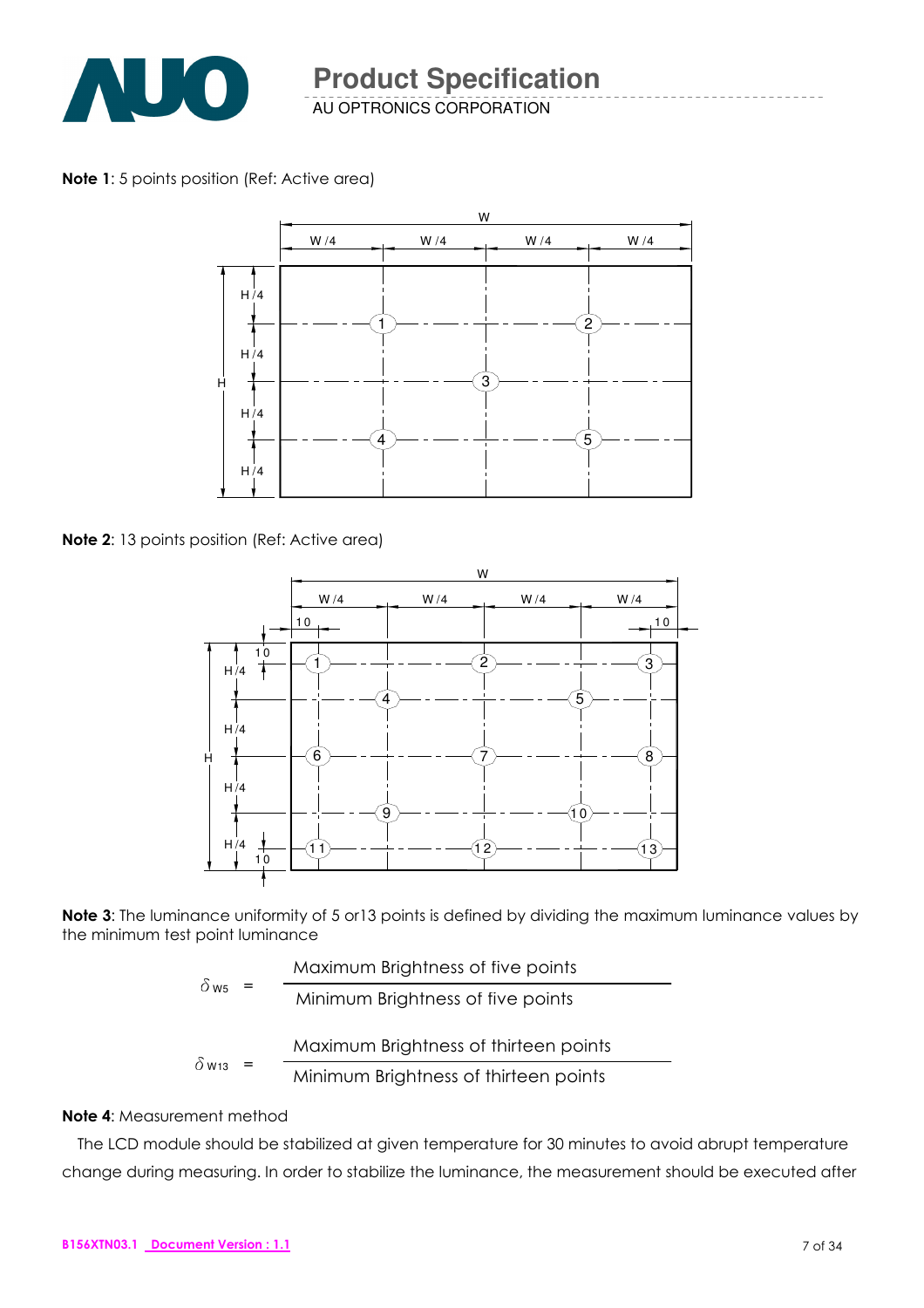

lighting Backlight for 30 minutes in a stable, windless and dark room, and it should be measured in the center of screen.





Measure the luminance of gray level 63 at 5 points  $Y_L = [L (1) + L (2) + L (3) + L (4) + L (5)] / 5$ 

L (x) is corresponding to the luminance of the point X at Figure in Note (1).

#### **Note 6:** Definition of contrast ratio:

Contrast ratio is calculated with the following formula.

Contrast ratio (CR)= Brightness on the "White" state Brightness on the "Black" state

#### **Note 7:** Definition of Cross Talk (CT)

 $CT = | Y_B - Y_A | / Y_A \times 100 (%)$ 

#### Where

YA = Luminance of measured location without gray level 0 pattern (cd/m2)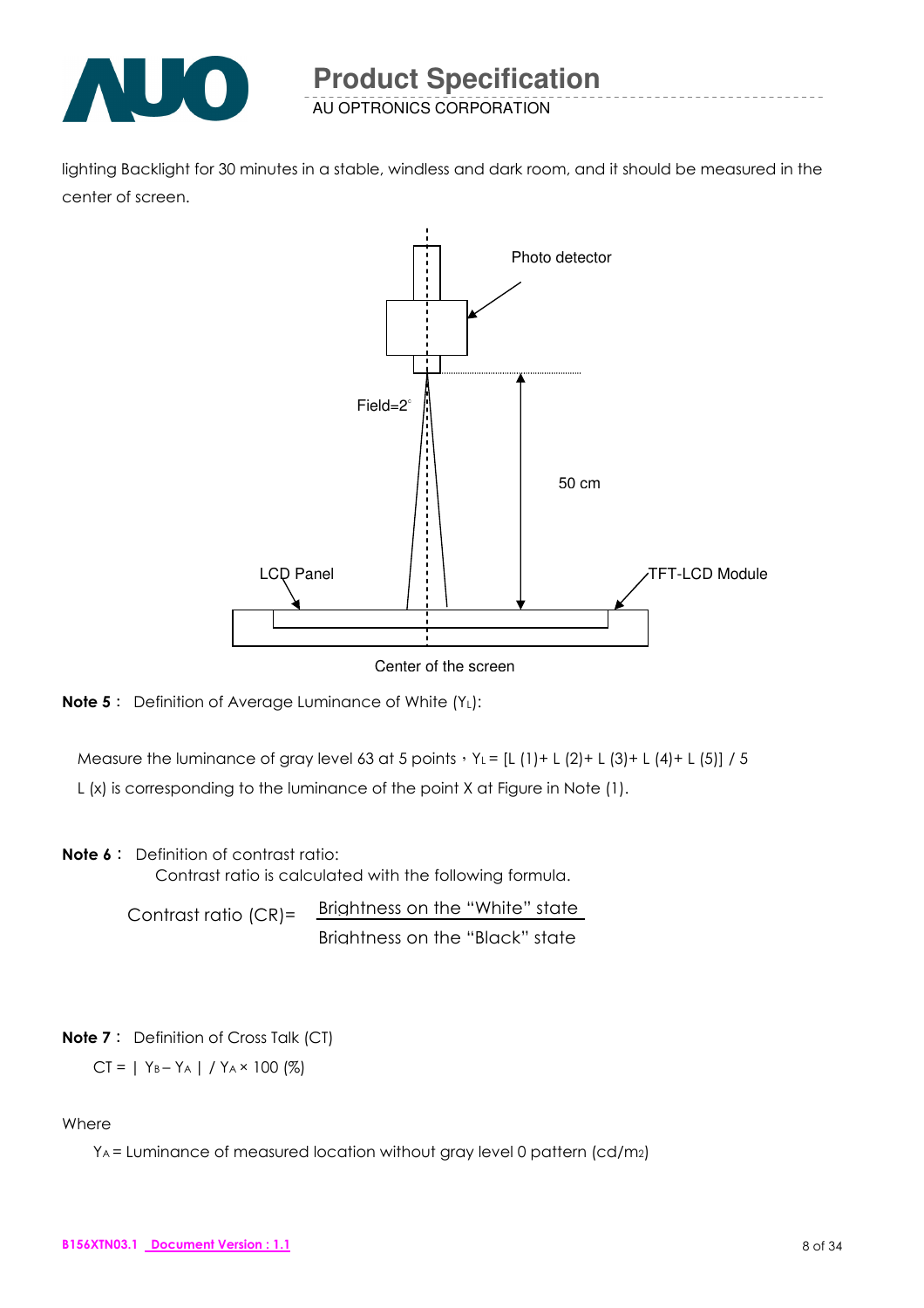

 $Y_B$  = Luminance of measured location with gray level 0 pattern (cd/m2)



Note 8: Definition of response time:

The output signals of BM-7 or equivalent are measured when the input signals are changed from "Black" to "White" (falling time) and from "White" to "Black" (rising time), respectively. The response time interval between the 10% and 90% of amplitudes. Refer to figure as below.

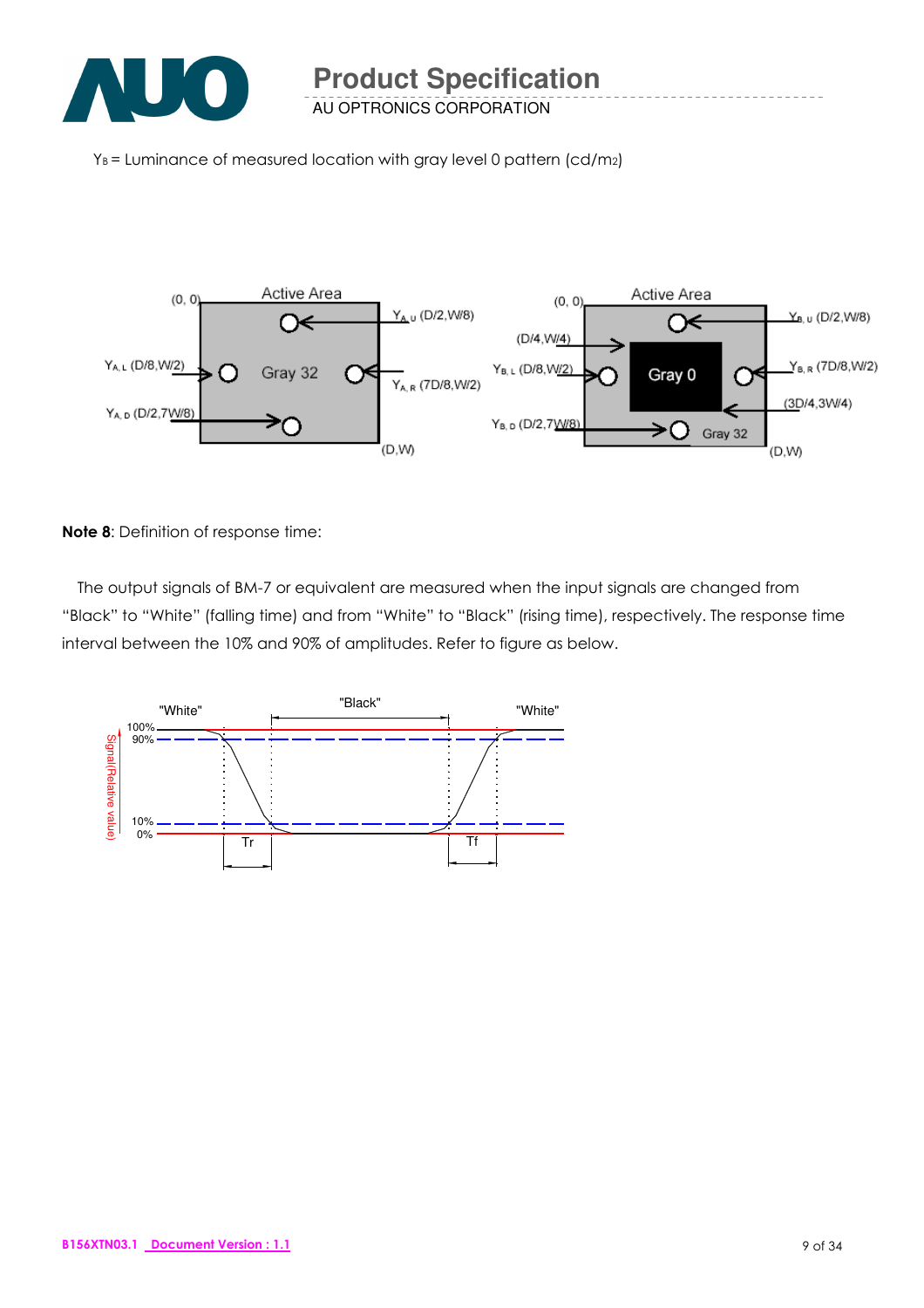

#### Note 9. Definition of viewing angle

Viewing angle is the measurement of contrast ratio  $\geq$  10, at the screen center, over a 180° horizontal and 180° vertical range (off-normal viewing angles). The 180° viewing angle range is broken down as follows; 90° (θ) horizontal left and right and 90° (Φ) vertical, high (up) and low (down). The measurement direction is typically perpendicular to the display surface with the screen rotated about its center to develop the desired measurement viewing angle.

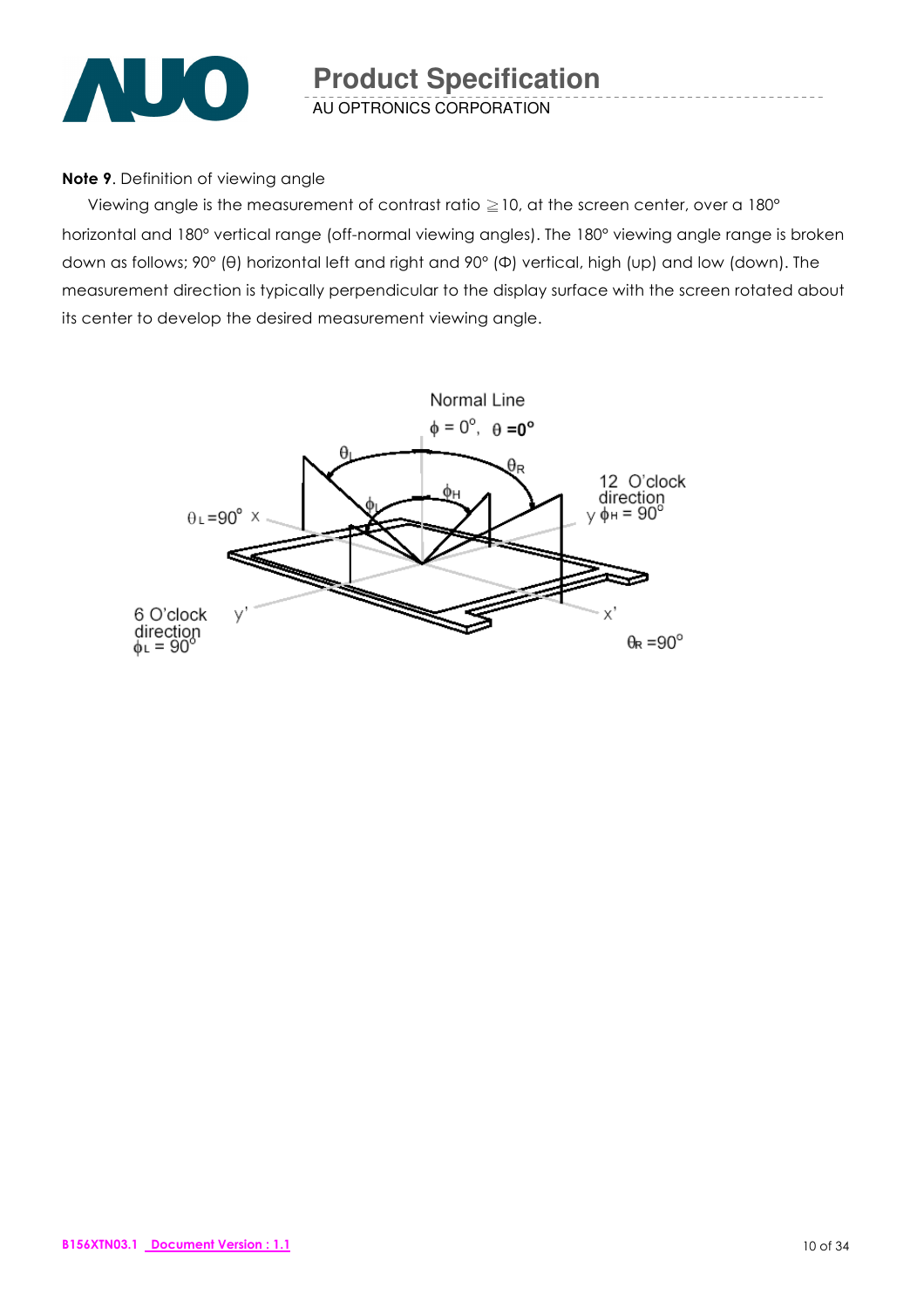

## 3. Functional Block Diagram

The following diagram shows the functional block of the 15.6 inches wide Color TFT/LCD 30 Pin

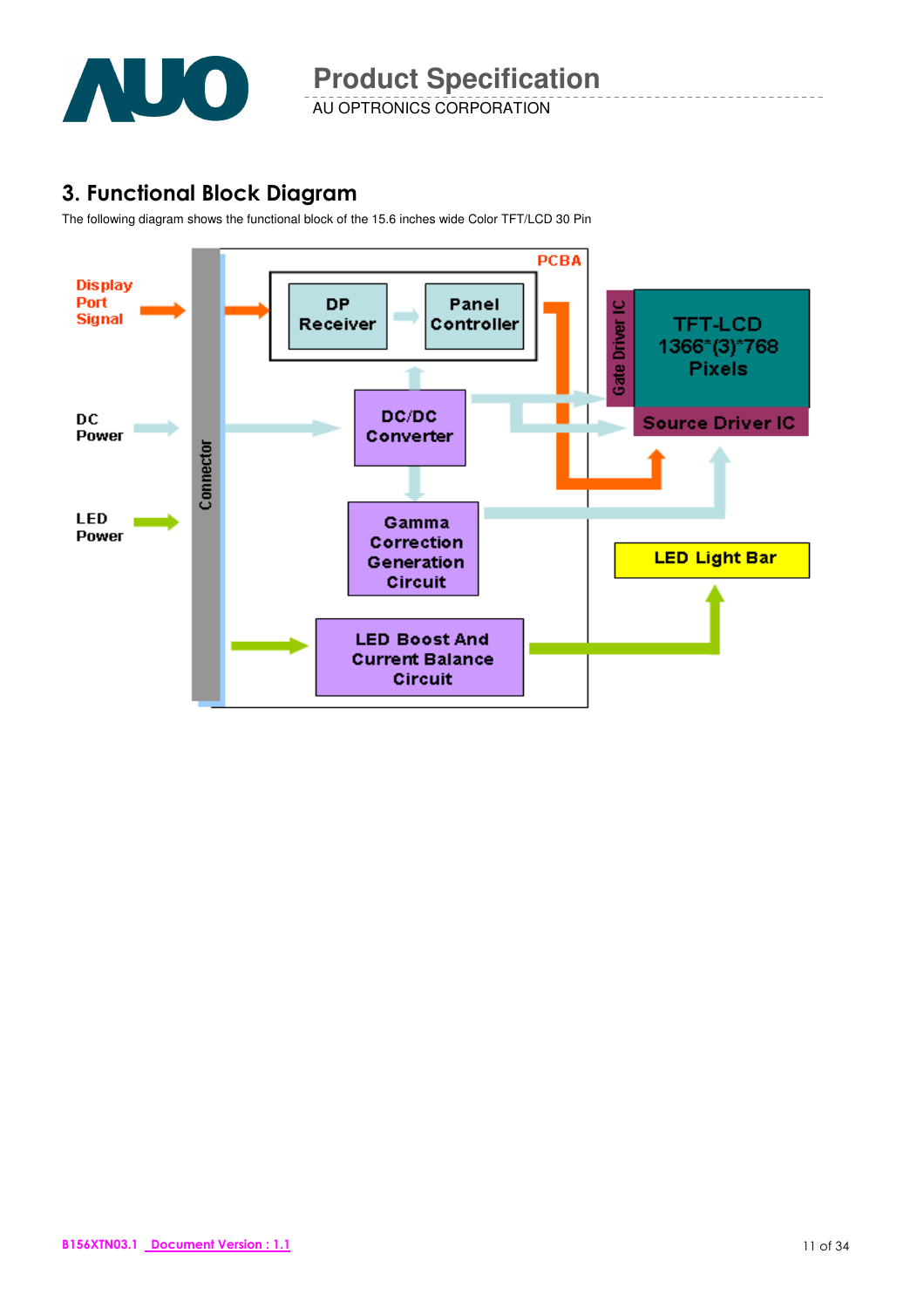

AU OPTRONICS CORPORATION

## 4. Absolute Maximum Ratings

An absolute maximum rating of the module is as following:

### 4.1 Absolute Ratings of TFT LCD Module

| <b>Item</b><br>Symbol |                      | Min  | Max  | Unit   | $\sim$ onditions                 |
|-----------------------|----------------------|------|------|--------|----------------------------------|
| Logic/LCD Drive       | $\cdot \cdot$<br>Vın | −∪.◡ | +4.∪ | [Volt] | Note<br>$\overline{\phantom{a}}$ |

## 4.2 Absolute Ratings of Environment

| <b>Item</b>               | Symbol     | Min   | Max   | Unit                    | <b>Conditions</b> |
|---------------------------|------------|-------|-------|-------------------------|-------------------|
| Operating                 | TOP        |       | $+50$ | $\lceil \circ C \rceil$ | Note 4            |
| <b>Operation Humidity</b> | <b>HOP</b> |       | 95    | [%RH]                   | Note 4            |
| Storage Temperature       | TST        | $-20$ | $+60$ | $\lceil \circ C \rceil$ | Note 4            |
| <b>Storage Humidity</b>   | HST        |       | 95    | [%RH]                   | Note 4            |

Note 1: At Ta  $(25^{\circ}C)$ 

Note 2: Permanent damage to the device may occur if exceed maximum values

Note 3: LED specification refer to section 5.2

Note 4: For quality performance, please refer to AUO IIS (Incoming Inspection Standard).

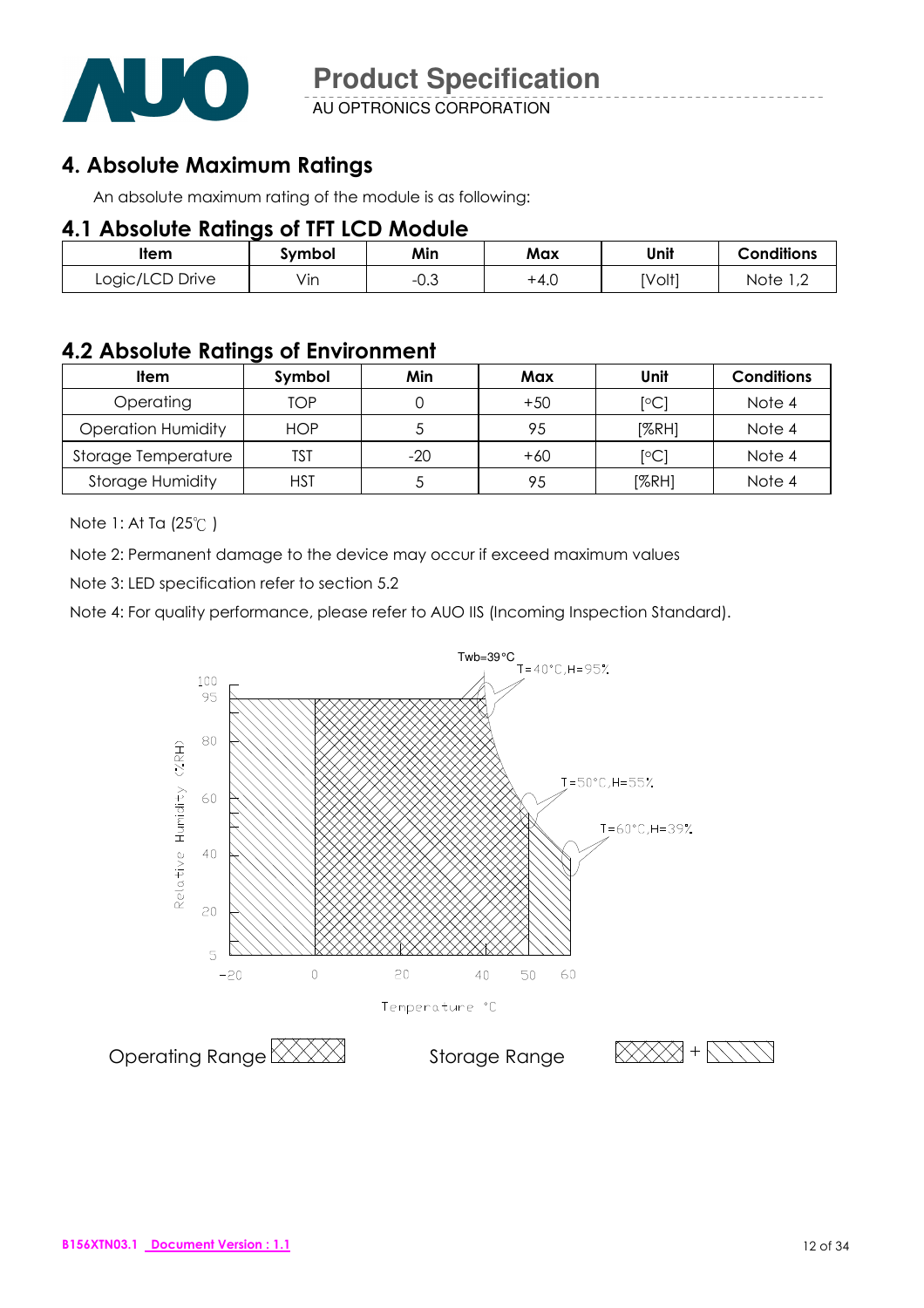

## 5. Electrical Characteristics

# 5.1 TFT LCD Module

## 5.1.1 Power Specification

Input power specifications are as follows;

The power specification are measured under 25°C and frame frenquency under 60Hz

| Symble       | Parameter                                      | Min                          | <b>Typ</b>               | Max  | <b>Units</b>  | <b>Note</b> |
|--------------|------------------------------------------------|------------------------------|--------------------------|------|---------------|-------------|
| <b>VDD</b>   | Logic/LCD Drive<br>Voltage                     | 3.0                          | 3.3                      | 3.6  | [Volt]        |             |
| <b>PDD</b>   | <b>VDD Power</b>                               | -                            |                          | 0.85 | [Watt]        | Note 1      |
| <b>IDD</b>   | <b>IDD Current</b>                             | $\qquad \qquad \blacksquare$ | -                        | 166  | [MA]          | Note 1      |
| <b>IRush</b> | Inrush Current                                 | $\overline{\phantom{0}}$     |                          | 2000 | [mA]          | Note 2      |
| VDDrp        | Allowable<br>Logic/LCD Drive<br>Ripple Voltage | $\overline{\phantom{a}}$     | $\overline{\phantom{0}}$ | 100  | [mV]<br>$p-p$ |             |

Note 1: Maximum Measurement Condition: Black Pattern at 3.3V driving voltage. (Pmax=V3.3 x Iblack)

#### Note 2: Measure Condition



Vin rising time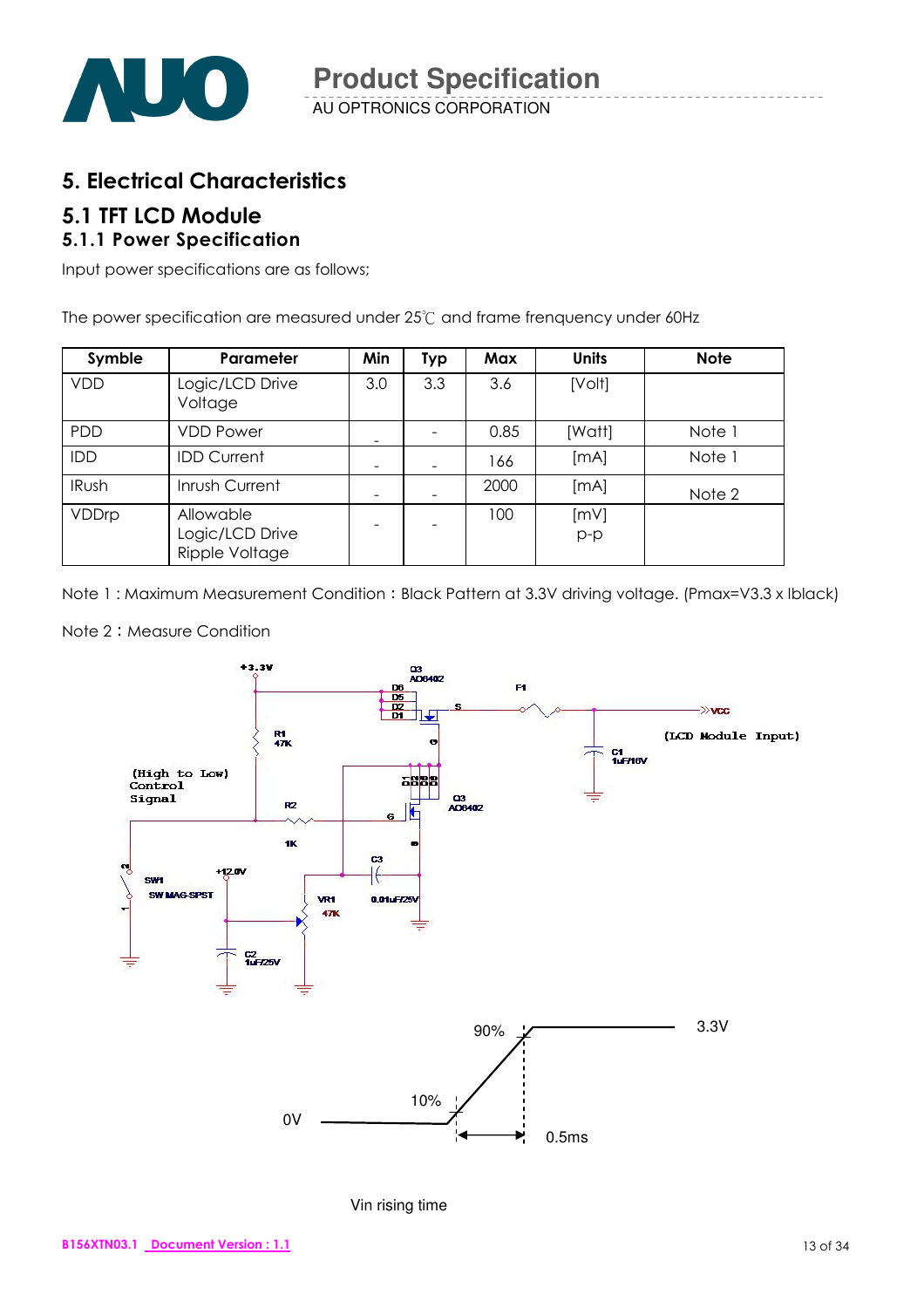

AU OPTRONICS CORPORATION

### 5.1.2 Signal Electrical Characteristics

Input signals shall be low or High-impedance state when VDD is off. Signal electrical characteristics are as follows;



|                      | Display port main link                     |     |     |      |      |  |  |  |  |
|----------------------|--------------------------------------------|-----|-----|------|------|--|--|--|--|
|                      |                                            | Min | Гvр | Max  | unit |  |  |  |  |
| <b>VCM</b>           | <b>IRX input DC Common Mode Voltage</b>    |     |     |      |      |  |  |  |  |
| VDiff <sub>P-P</sub> | Peak-to-peak Voltage at a receiving Device | 100 |     | 1320 | m۷   |  |  |  |  |

Fallow as VESA display port standard V1.1a.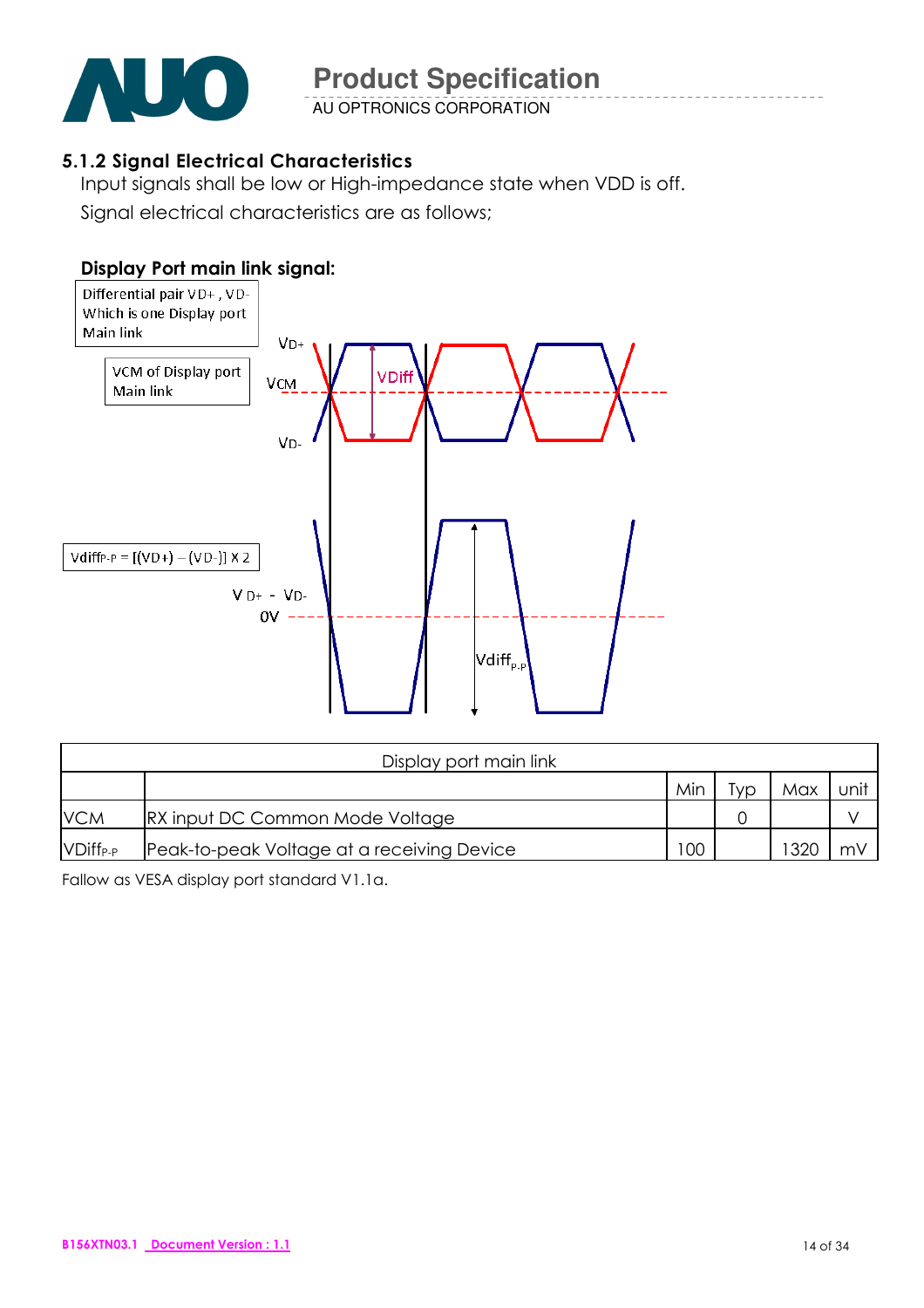

### Display Port AUX\_CH signal:



|               | Display port AUX_CH                            |     |     |     |      |  |  |  |
|---------------|------------------------------------------------|-----|-----|-----|------|--|--|--|
|               |                                                | Min | Ivp | Max | unit |  |  |  |
| <b>VCM</b>    | AUX DC Common Mode Voltage                     |     |     |     |      |  |  |  |
| $VDiff_{P-P}$ | AUX Peak-to-peak Voltage at a receiving Device | 0.4 |     | 0.8 |      |  |  |  |

Fallow as VESA display port standard V1.1a.

#### Display Port VHPD signal:

| Display port VHPD |                    |                  |     |     |      |  |  |
|-------------------|--------------------|------------------|-----|-----|------|--|--|
|                   |                    | Min              | ĪVD | Max | unit |  |  |
| <b>VHPD</b>       | <b>HPD Voltage</b> | $\Omega$<br>2.ZJ |     | 3.6 |      |  |  |

Fallow as VESA display port standard V1.1a.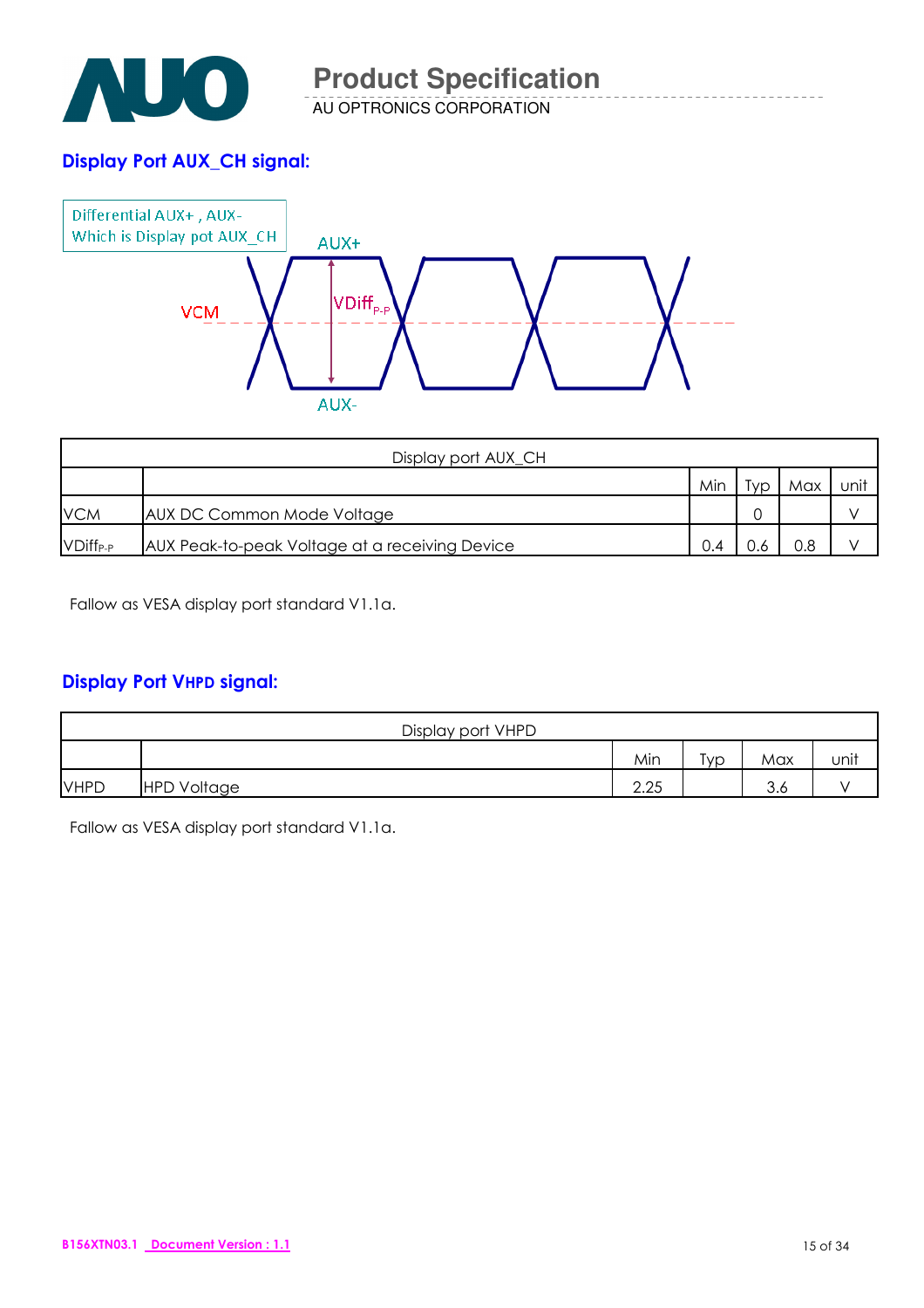

## 5.2 Backlight Unit

### 5.2.1 LED characteristics

| Parameter                             | Symbol      | Min    | Typ | Max | <b>Units</b> | Condition                                    |
|---------------------------------------|-------------|--------|-----|-----|--------------|----------------------------------------------|
| <b>Backlight Power</b><br>Consumption | <b>PLED</b> |        |     | 2.8 | [Watt]       | (Ta=25℃), Note 1<br>Vin =12V                 |
| LED Life-Time                         | N/A         | 15,000 | -   |     | Hour         | $(Ta=25^{\circ}C)$ , Note 2<br>$I_F = 20$ mA |

Note 1: Calculator value for reference PLED = VF (Normal Distribution) \* IF (Normal Distribution) / Efficiency Note 2: The LED life-time define as the estimated time to 50% degradation of initial luminous.

### 5.2.2 Backlight input signal characteristics

| Parameter                            | Symbol         | Min                      | <b>Typ</b>               | Max  | <b>Units</b> | <b>Remark</b>                   |
|--------------------------------------|----------------|--------------------------|--------------------------|------|--------------|---------------------------------|
| <b>LED Power Supply</b>              | <b>VLED</b>    | 6.0                      | 12.0                     | 21.0 | [Volt]       |                                 |
| LED Enable Input<br>High Level       |                | 2.5                      | $\overline{\phantom{a}}$ | 5.5  | [Volt]       |                                 |
| LED Enable Input<br>Low Level        | <b>VLED EN</b> | $\overline{\phantom{a}}$ | $\overline{\phantom{a}}$ | 0.8  | [Volt]       |                                 |
| PWM Logic Input<br><b>High Level</b> |                | 2.5                      |                          | 5.5  | [Volt]       |                                 |
| PWM Logic Input<br>Low Level         | VPWM EN        |                          | $\overline{\phantom{a}}$ | 0.8  | [Volt]       | Define as<br>Connector          |
| <b>PWM Input Frequency</b>           | <b>FPWM</b>    | 200                      | 1K                       | 10K  | Hz           | Interface<br>$(Ta=25^{\circ}C)$ |
| PWM Duty Ratio                       | Duty           | 5                        | --                       | 100  | %            |                                 |

Note 1 : Recommend system pull up/down resistor no bigger than 10kohm

**B156XTN03.1 Document Version : 1.1**

16 of 34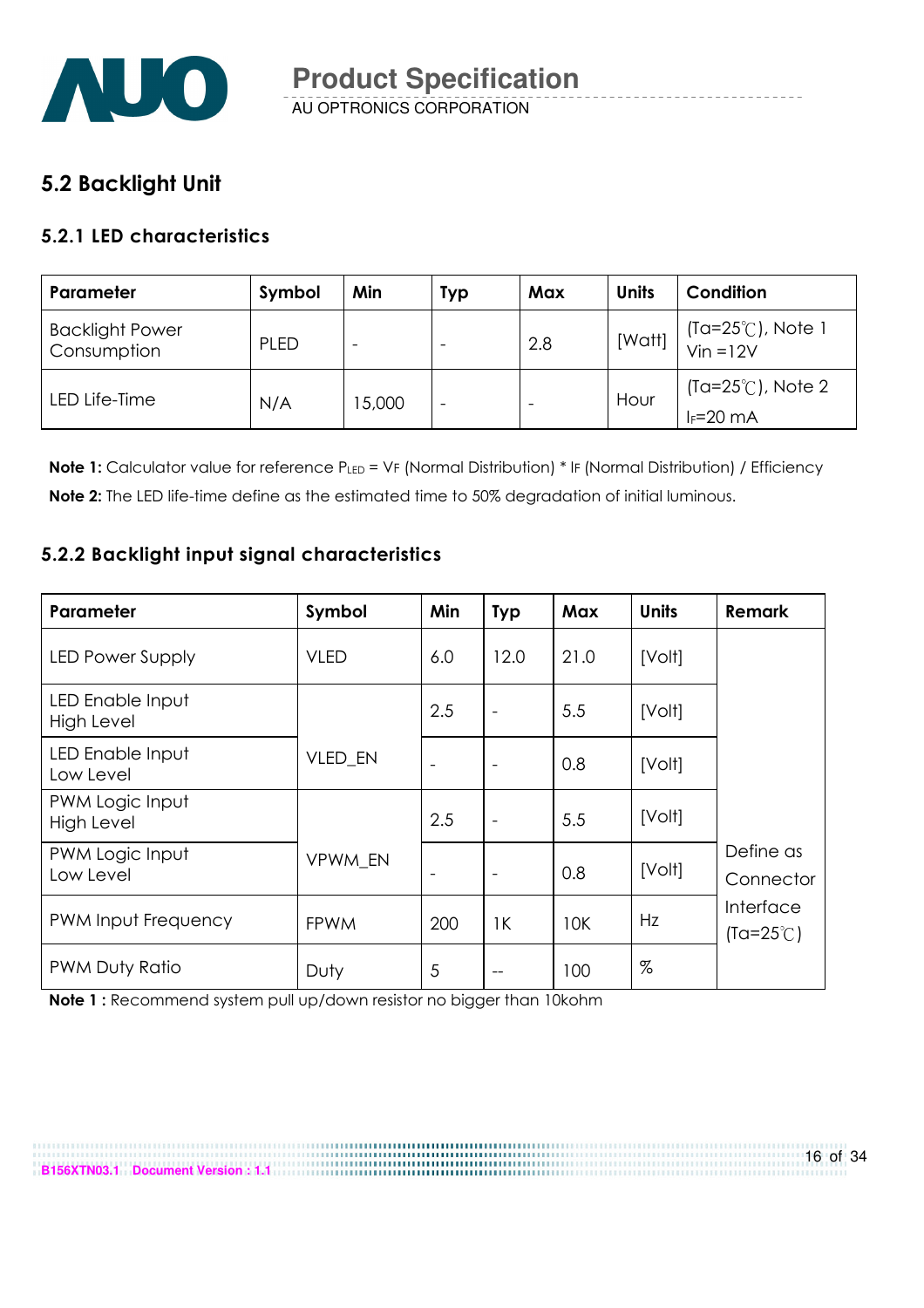

## 6. Signal Interface Characteristic

## 6.1 Pixel Format Image

Following figure shows the relationship of the input signals and LCD pixel format.

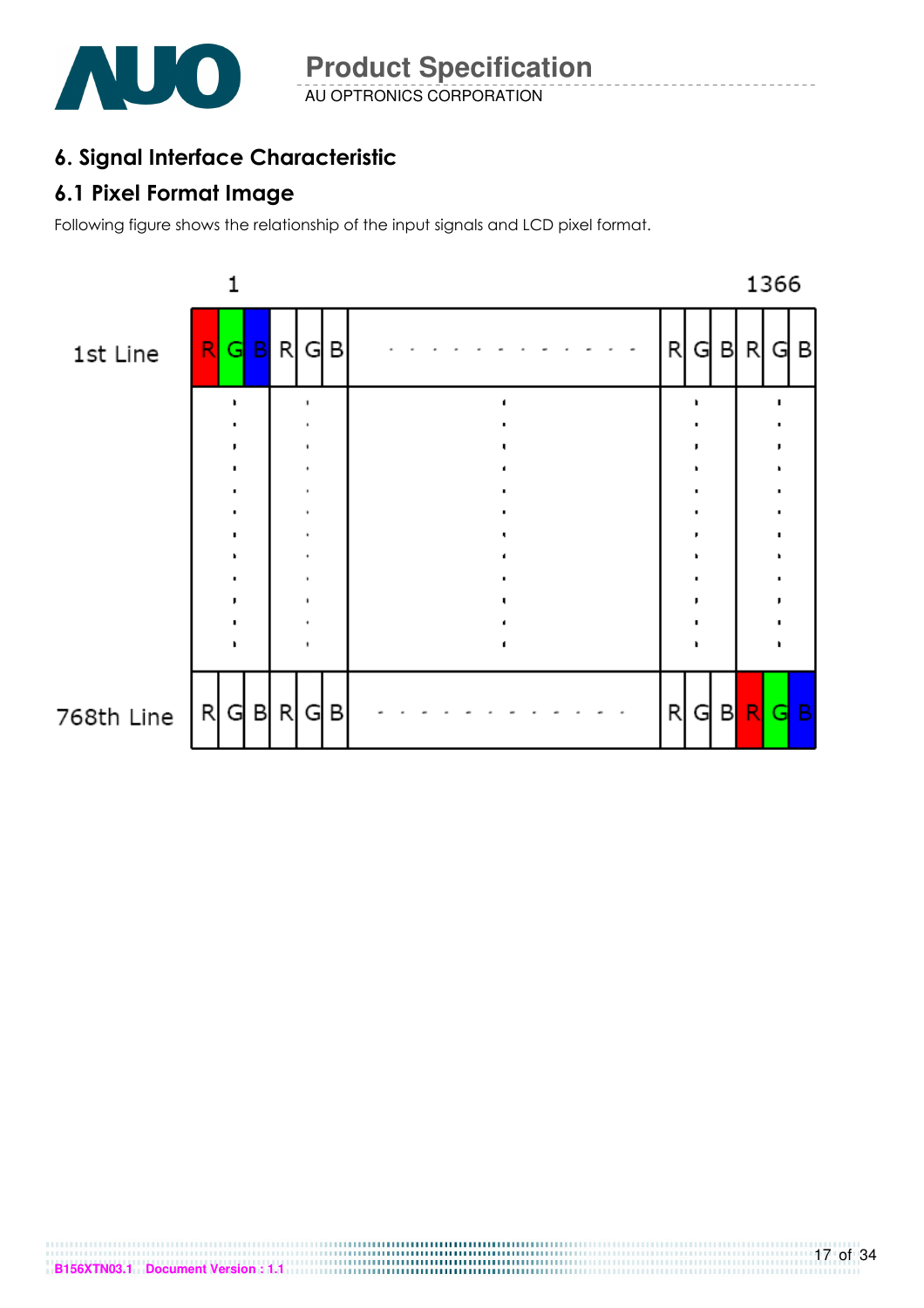

### 6.2 Integration Interface Requirement 6.2.1 Connector Description

Physical interface is described as for the connector on module.

These connectors are capable of accommodating the following signals and will be following components.

| <b>Connector Name / Designation</b> | <b>For Signal Connector</b>      |
|-------------------------------------|----------------------------------|
| Manufacturer                        | <b>IPEX</b> or compatible        |
| <b>Type / Part Number</b>           | IPEX 20455-030E-02 or compatible |
| Mating Housing/Part Number          | IPEX 20455-030T-01 or compatible |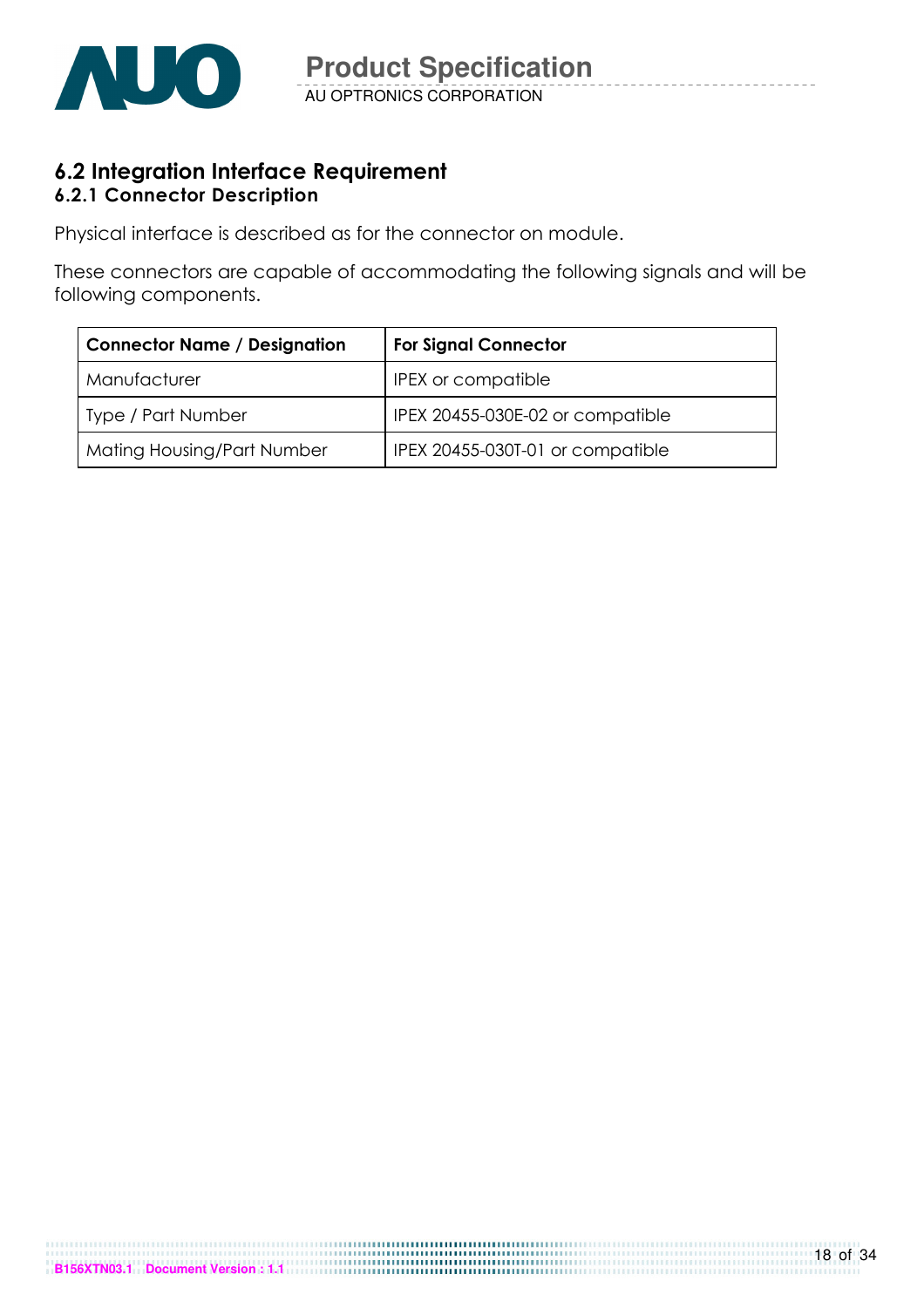

AU OPTRONICS CORPORATION **Product Specification** 

### 6.2.2 Pin Assignment

eDP lane is a differential signal technology for LCD interface and high speed data transfer device.

| PIN NO         | Symbol              | Function                          |
|----------------|---------------------|-----------------------------------|
|                | NC                  | No Connect                        |
| $\mathbf{2}$   | H_GND               | <b>High Speed Ground</b>          |
| 3              | NC                  | No Connect                        |
| $\overline{4}$ | NC                  | No Connect                        |
| $\sqrt{5}$     | H_GND               | <b>High Speed Ground</b>          |
| 6              | Lane0_N             | Comp Signal Link Lane 0           |
| 7              | Lane <sub>0_P</sub> | True Signal Link Lane 0           |
| 8              | H_GND               | <b>High Speed Ground</b>          |
| 9              | AUX_CH_P            | True Signal Auxiliary Ch.         |
| 10             | AUX_CH_N            | Comp Signal Auxiliary Ch.         |
| 11             | H_GND               | <b>High Speed Ground</b>          |
| 12             | LCD_VCC             | LCD logic and driver power        |
| 13             | LCD_VCC             | LCD logic and driver power        |
| 14             | LCD_Self_Test       | <b>LCD Panel Self Test Enable</b> |
| 15             | <b>LCD GND</b>      | LCD logic and driver ground       |
| 16             | <b>LCD GND</b>      | LCD logic and driver ground       |
| 17             | <b>HPD</b>          | HPD signale pin                   |
| 18             | <b>BL_GND</b>       | Backlight_ground                  |
| 19             | <b>BL_GND</b>       | Backlight_ground                  |
| 20             | <b>BL_GND</b>       | Backlight_ground                  |
| 21             | <b>BL_GND</b>       | Backlight_ground                  |
| 22             | <b>BL_Enable</b>    | Backlight On / Off                |
| 23             | BL PWM DIM          | System PWM signal Input           |
| 24             | NC                  | Reverse for AUO TEST only         |
| 25             | $NC$                | Reverse for AUO TEST only         |
| 26             | BL_PWR              | Backlight power (6V~21V)          |
| 27             | BL_PWR              | Backlight power (6V~21V)          |
| 28             | BL_PWR              | Backlight power (6V~21V)          |
| 29             | BL_PWR              | Backlight power (6V~21V)          |
| 30             | $\sf NC$            | No Connect                        |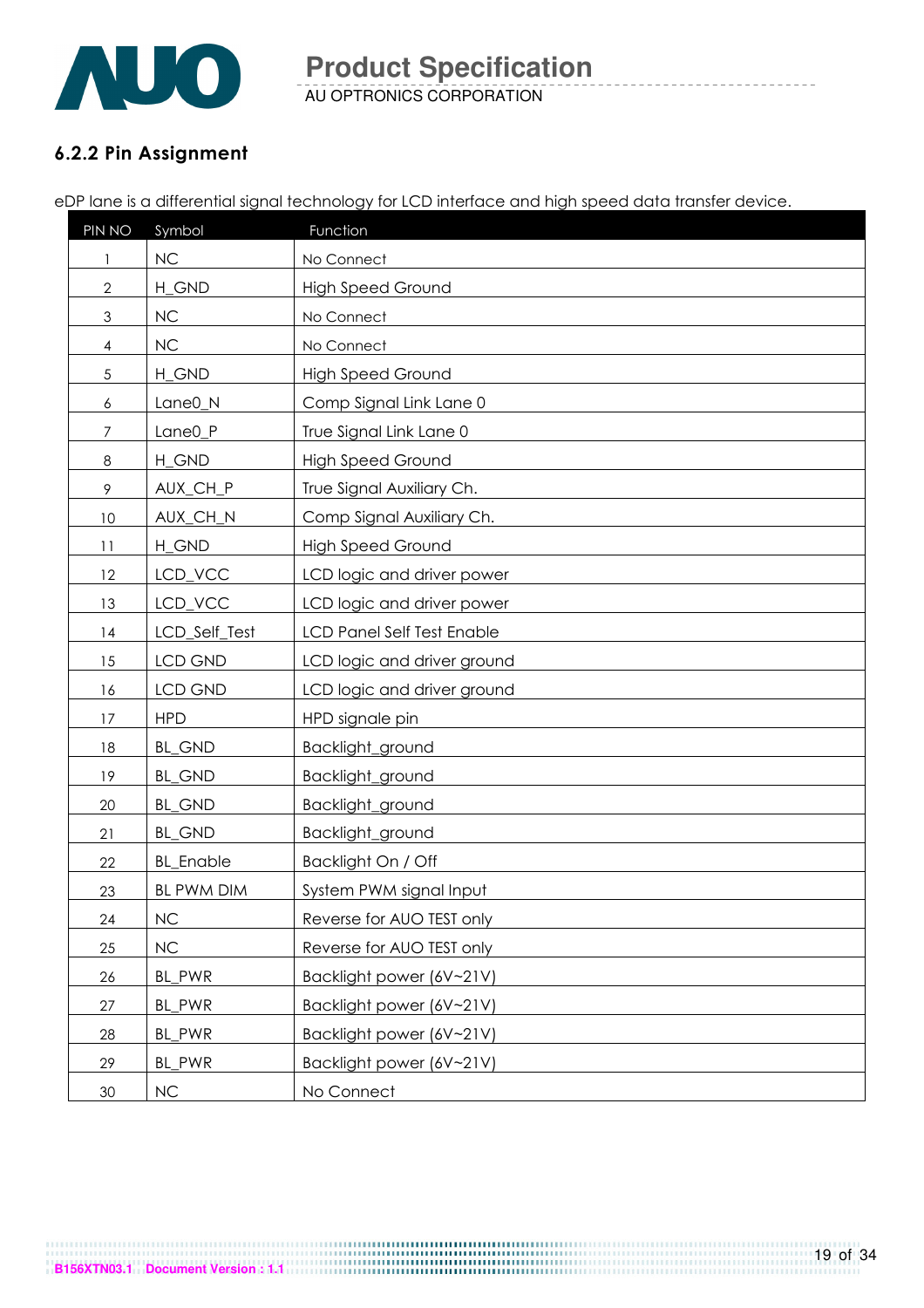

AU OPTRONICS CORPORATION

| BL LABEL<br>SN LABEL                                                                                           |                |                           |                        |                        |
|----------------------------------------------------------------------------------------------------------------|----------------|---------------------------|------------------------|------------------------|
| $\Box$<br><b>Digital Touch!</b>                                                                                | œ<br>Connector | Touch                     | <b>OD</b> DON'T Touch! | <b>OD</b> Don't Touch! |
| EMIS ENERGY BERGER EN ENERGY EN EN DER TRANSFERENT EIN EIN EIN DIE ENERGY BEI DER DIE ENERGY EIN EINER PROFILI |                |                           |                        |                        |
|                                                                                                                | Pin 30<br>VLED | Pin <sub>1</sub><br>$M$ C |                        |                        |

- Note1: start from right side
- Note2: Input signals shall be low or High-impedance state when VDD is off, internal circuit of eDP inputs are as following.

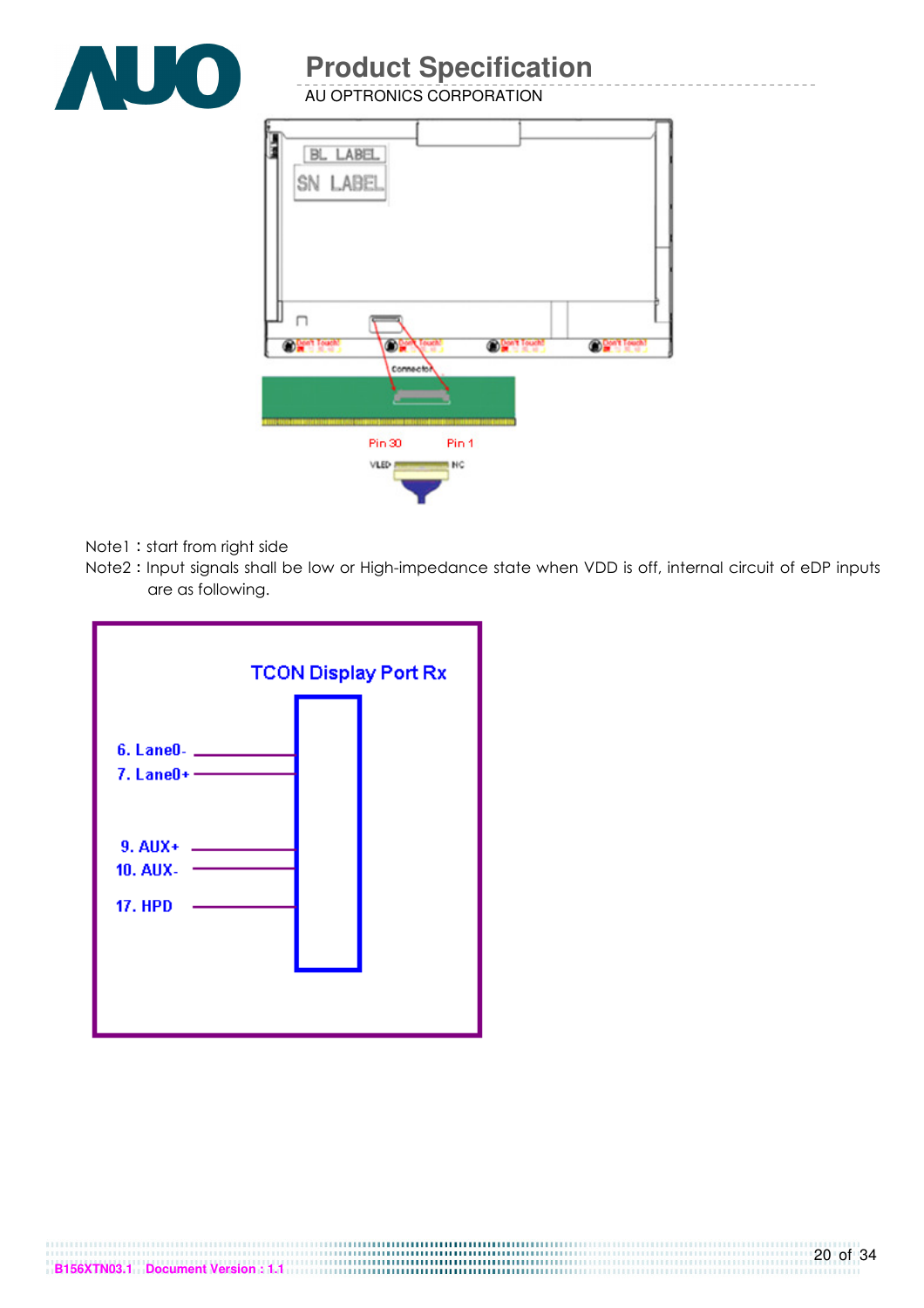

AU OPTRONICS CORPORATION **Product Specification** 

# 6.3 Interface Timing

### 6.3.1 Timing Characteristics

Basically, interface timings should match the 1366x768 /60Hz manufacturing guide line timing.

| Parameter                    |                 | Symbol                          | Min. | Typ.           | Max.   | Unit       |
|------------------------------|-----------------|---------------------------------|------|----------------|--------|------------|
| <b>Frame Rate</b>            |                 | ۰                               | ٠    | 60             | ۰      | Hz         |
| <b>Clock frequency</b>       |                 | $1/\mathsf{T}_{\textsf{Clock}}$ | 65   | 72             | 80     | <b>MHz</b> |
|                              | Period          | $\mathbf{T} \vee$               | 780  | 790            | 768+A  |            |
| Vertical                     | <b>Active</b>   | $\mathsf{T}_{\text{VD}}$        |      | $T_{Line}$     |        |            |
| <b>Section</b>               | <b>Blanking</b> | $T_{VB}$                        | 12   | 22             | A      |            |
| Horizontal<br><b>Section</b> | Period          | $T_{\rm H}$                     | 1426 | 1426           | 1366+B |            |
|                              | <b>Active</b>   | $T_{HD}$                        |      | <b>T</b> Clock |        |            |
|                              | <b>Blanking</b> | $T_{\rm HB}$                    | 60   | 96             | B      |            |

Note 1 : The above is as optimized setting

Note 2 : The maximum clock frequency = (1366+B)\*(768+A)\*60<80MHz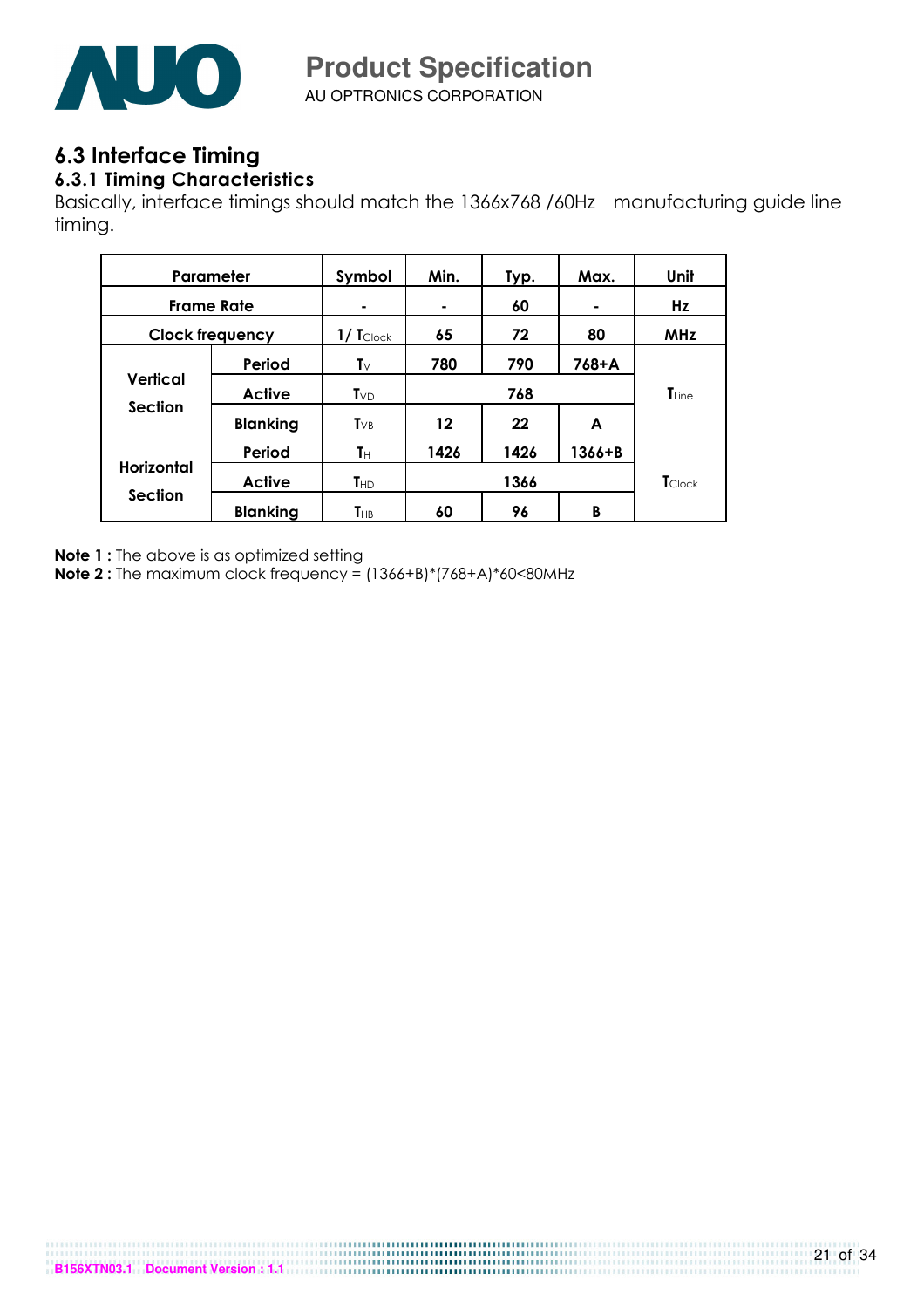

AU OPTRONICS CORPORATION

#### Display Port panel power sequence:



#### Display port interface power up/down sequence, normal system operation

#### 0.9 LCDVCC T12 LCDVCC 0.1 LCDVCC T<sub>2</sub> eDP Black Video Display  $\leftarrow$  T3  $\rightarrow$ **HPD** from Sink Sink Aux Channel Operational Aux CH Source Main-Link Idle or off Data Display Disabled Backlight

### Display Port AUX\_CH transaction only:

#### Display port interface power up/down sequence, AUX CH transaction only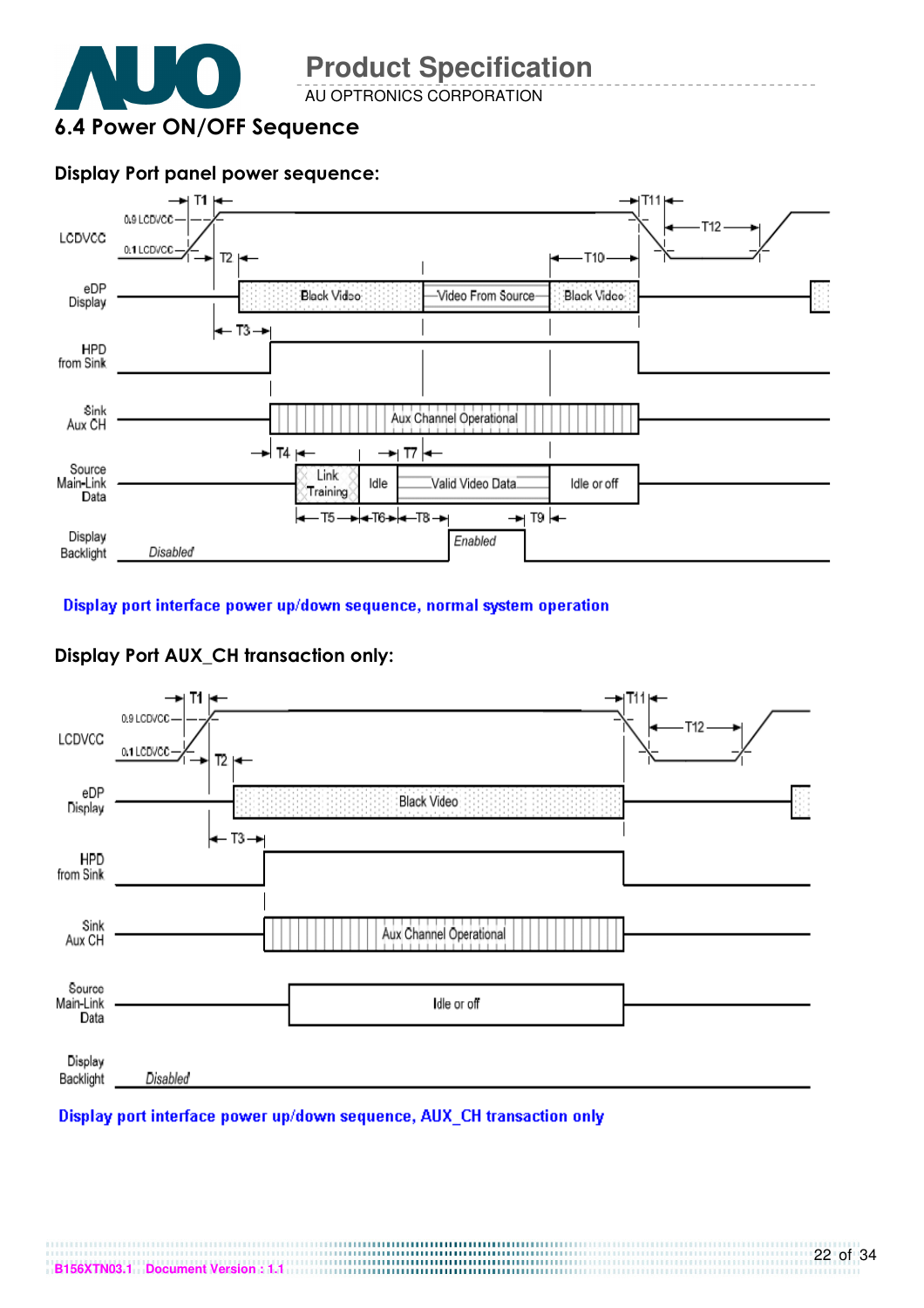

AU OPTRONICS CORPORATION

#### Display Port panel power sequence timing parameter:

| <b>Timing</b>  | <b>Description</b>                                             | Regd. by    | <b>Limits</b>     |      |                  | <b>Notes</b>                                                                                                    |
|----------------|----------------------------------------------------------------|-------------|-------------------|------|------------------|-----------------------------------------------------------------------------------------------------------------|
| parameter      |                                                                |             | Min.              | Typ. | Max.             |                                                                                                                 |
| T <sub>1</sub> | power rail rise time, 10% to 90%                               | source      | 0.5 <sub>ms</sub> |      | 10ms             |                                                                                                                 |
| T <sub>2</sub> | delay from LCDVDD to black<br>video generation                 | sink        | 0ms               |      | 200ms            | prevents display noise until valid<br>video data is received from the<br>source                                 |
| T <sub>3</sub> | delay from LCDVDD to HPD high                                  | <b>sink</b> | 0 <sub>ms</sub>   |      | 200ms            | sink AUX_CH must be operational<br>upon HPD high.                                                               |
| <b>T4</b>      | delay from HPD high to link<br>training initialization         | source      |                   |      |                  | allows for source to read link<br>capability and initialize.                                                    |
| T <sub>5</sub> | link training duration                                         | source      |                   |      |                  | dependant on source link to read<br>training protocol.                                                          |
| T <sub>6</sub> | link idle                                                      | source      |                   |      |                  | <b>Min accounts for required BS-Idle</b><br>loattern.<br><b>Max allows for source frame</b><br>synchronization. |
| lT7            | delay from valid video data from<br>source to video on display | sink        | 0 <sub>ms</sub>   |      | 50 <sub>ms</sub> | max allows sink validate video<br>data and timing.                                                              |
| T <sub>8</sub> | delay from valid video data from<br>source to backlight enable | source      |                   |      |                  | source must assure display video<br>is stable.                                                                  |
| T9             | delay from backlight disable to<br>end of valid video data     | source      |                   |      |                  | source must assure backlight is<br>no longer illuminated.                                                       |
| <b>T10</b>     | delay from end of valid video<br>data from source to power off | source      | 0 <sub>ms</sub>   |      | <b>500ms</b>     |                                                                                                                 |
| <b>T11</b>     | power rail fall time, 905 to 10%                               | source      |                   |      | 10ms             |                                                                                                                 |
| <b>T12</b>     | power off time                                                 | source      | 500ms             |      |                  |                                                                                                                 |

Note1: The sink must include the ability to generate black video autonomously. The sink must automatically enable black video under the following conditions:

 -upon LCDVDD power on (with in T2 max)-when the "Novideostream\_Flag" (VB-ID Bit 3) is received from the source (at the end of T9).

 -when no main link data, or invalid video data, is received from the source. Black video must be displayed within 64ms (typ) from the start of either condition. Video data can be deemed invalid based on MSA and timing information, for example.

Note 2: The sink may implement the ability to disable the black video function, as described in Note 1, above, for system development and debugging purpose.

Note 3: The sink must support AUX\_CH polling by the source immediately following LCDVDD power on without causing damage to the sink device (the source can re-try if the sink is not ready). The sink must be able to respond to an AUX\_CH transaction with the time specified within T3 max.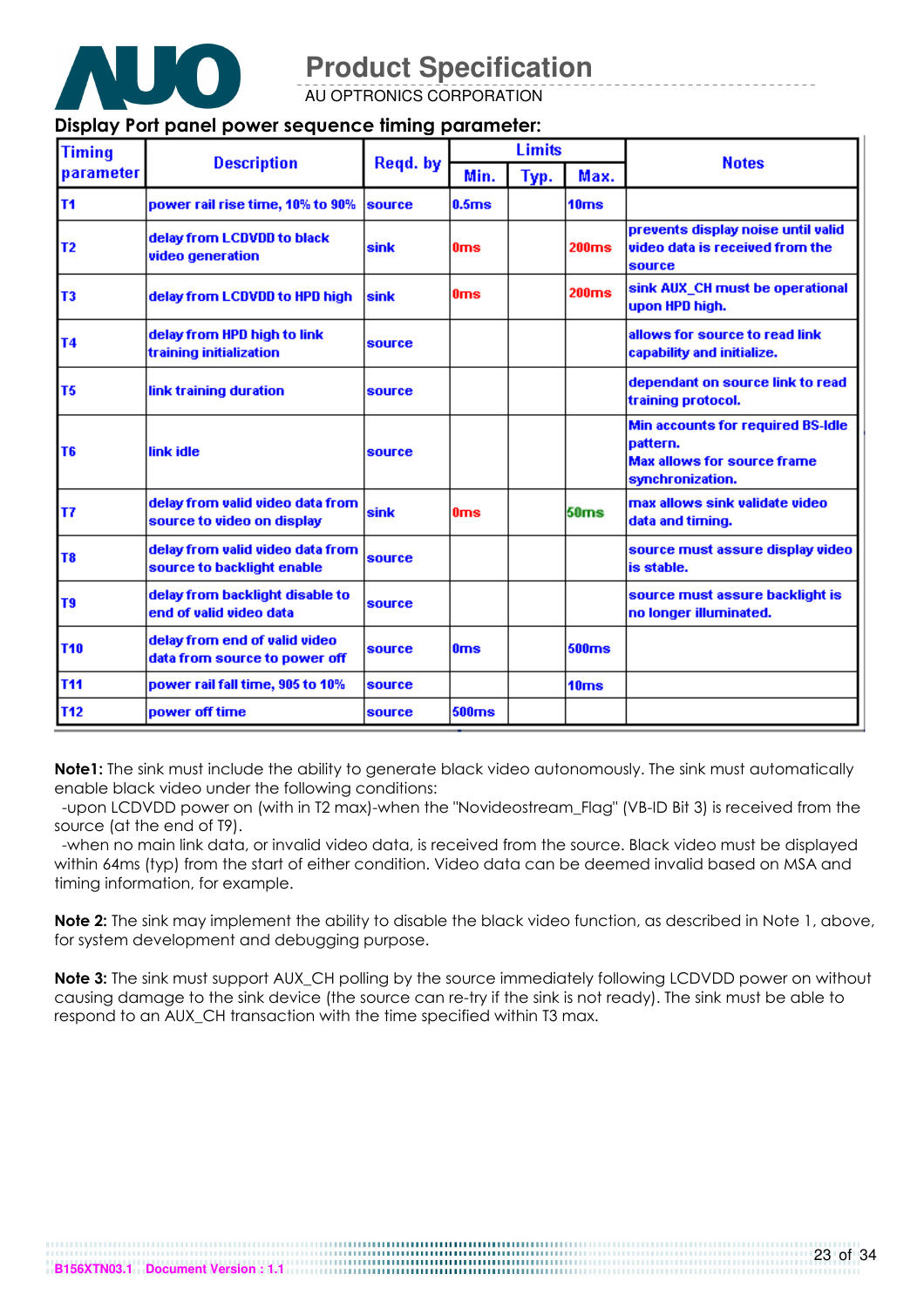

AU OPTRONICS CORPORATION

### **Display Port panel B/L power sequence timing parameter:**



|                 | Min (ms)       | Max (ms) |
|-----------------|----------------|----------|
| <b>T13</b>      | 0.5            | 10       |
| T <sub>14</sub> | 10             |          |
| T <sub>15</sub> | 10             |          |
| <b>T16</b>      | 10             |          |
| T17             | 10             |          |
| <b>T18</b>      | 0.5            | 10       |
| T <sub>19</sub> | $4 *$          |          |
| T <sub>20</sub> | $\pmb{\times}$ |          |

Note : When the adapter is hot plugged, the backlight power supply sequence is shown as below.



Seamless change: T19/T20 = 5xT<sub>PWM</sub>\* \*T<sub>PWM</sub>= 1/PWM Frequency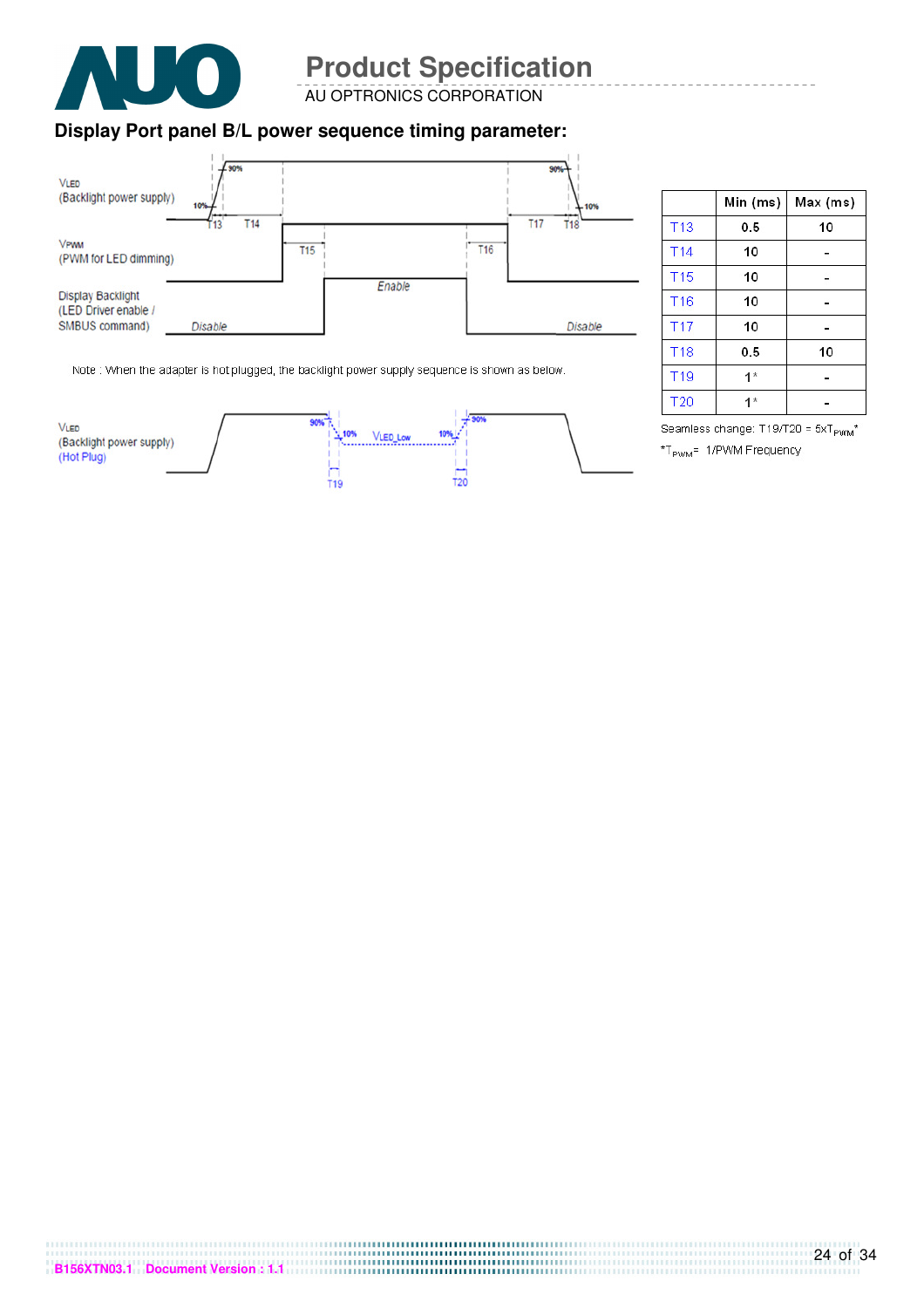

### 7.1 Vibration Test

#### Test Spec:

- **•** Test method: Non-Operation
- Acceleration: 1.5 G
- **•** Frequency: 10 500Hz Random
- Sweep: 30 Minutes each Axis (X, Y, Z)

## 7.2 Shock Test

### Test Spec:

- **•** Test method: Non-Operation
- Acceleration: 220 G, Half sine wave
- **Active time: 2 ms**
- Pulse: X, Y, Z, one time for each side

### 7.3 Reliability Test

| <b>Items</b>                                | <b>Required Condition</b>                                               | <b>Note</b> |
|---------------------------------------------|-------------------------------------------------------------------------|-------------|
| Temperature<br><b>Humidity Bias</b>         | Ta= 40℃, 90%RH, 300h                                                    |             |
| <b>High Temperature</b><br><b>Operation</b> | Ta= 50℃, Dry, 300h                                                      |             |
| <b>Low Temperature</b><br>Operation         | Ta= 0℃, 300h                                                            |             |
| <b>High Temperature</b><br>Storage          | Ta= 60℃, 35%RH, 300h                                                    |             |
| <b>Low Temperature</b><br>Storage           | Ta= -20℃, 50%RH, 250h                                                   |             |
| <b>Thermal Shock</b><br>Test                | $ $ Ta=-20 $\degree$ Cto 60 $\degree$ C, Duration at 30 min, 100 cycles |             |
| <b>ESD</b>                                  | Contact: ±8 KV                                                          | Note 1      |
|                                             | <b>Air: ±15 KV</b>                                                      |             |

Note1: According to EN 61000-4-2 , ESD class B: Some performance degradation allowed.

Self-recoverable.

No data lost, No hardware failures.

Remark: MTBF (Excluding the LED): 30,000 hours with a confidence level 90%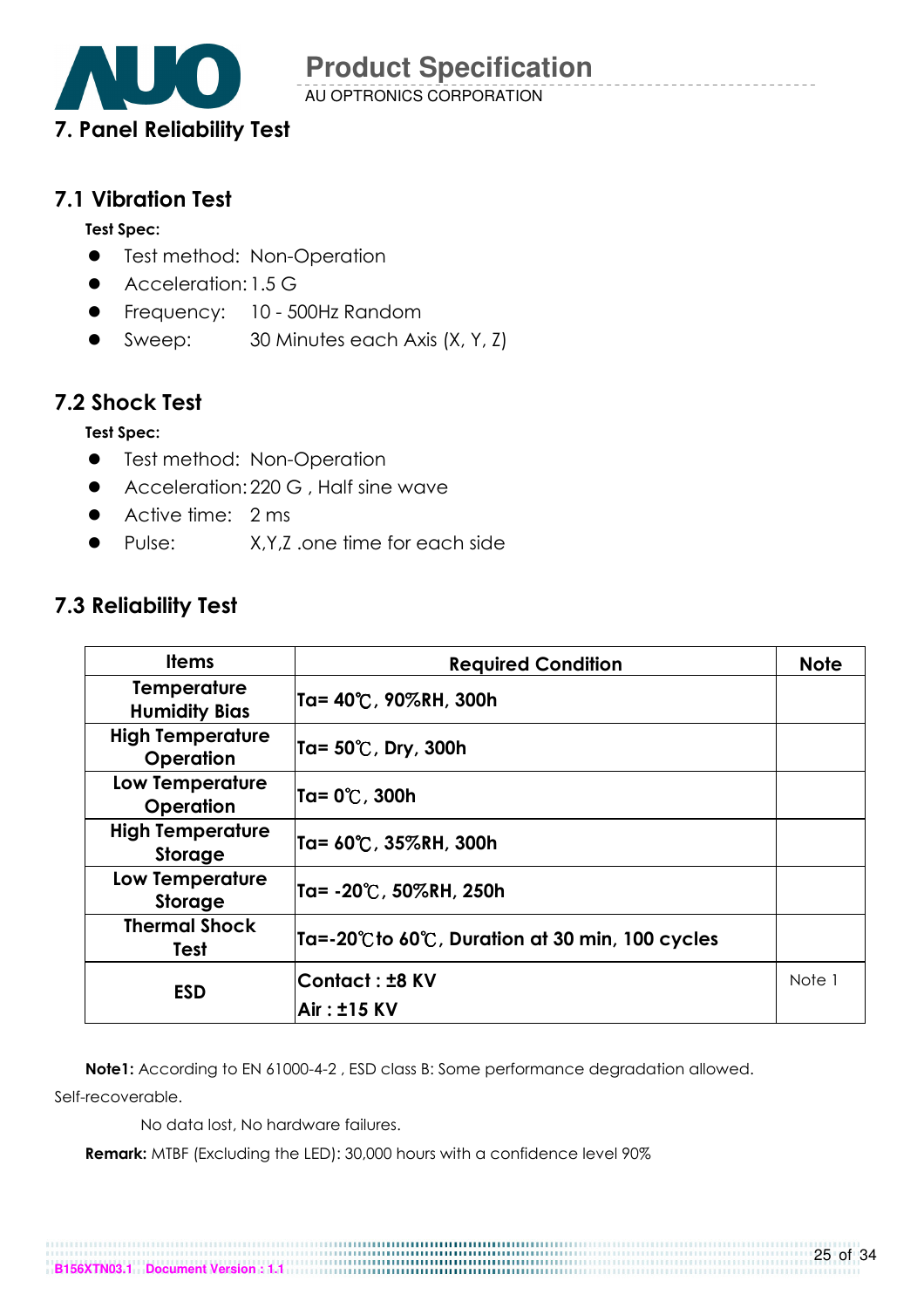

AU OPTRONICS CORPORATION

## 8. Mechanical Characteristics

## 8.1 LCM Outline Dimension

### 8.1.1 Standard Front View

The drawing following 2D standard drawing and remark.

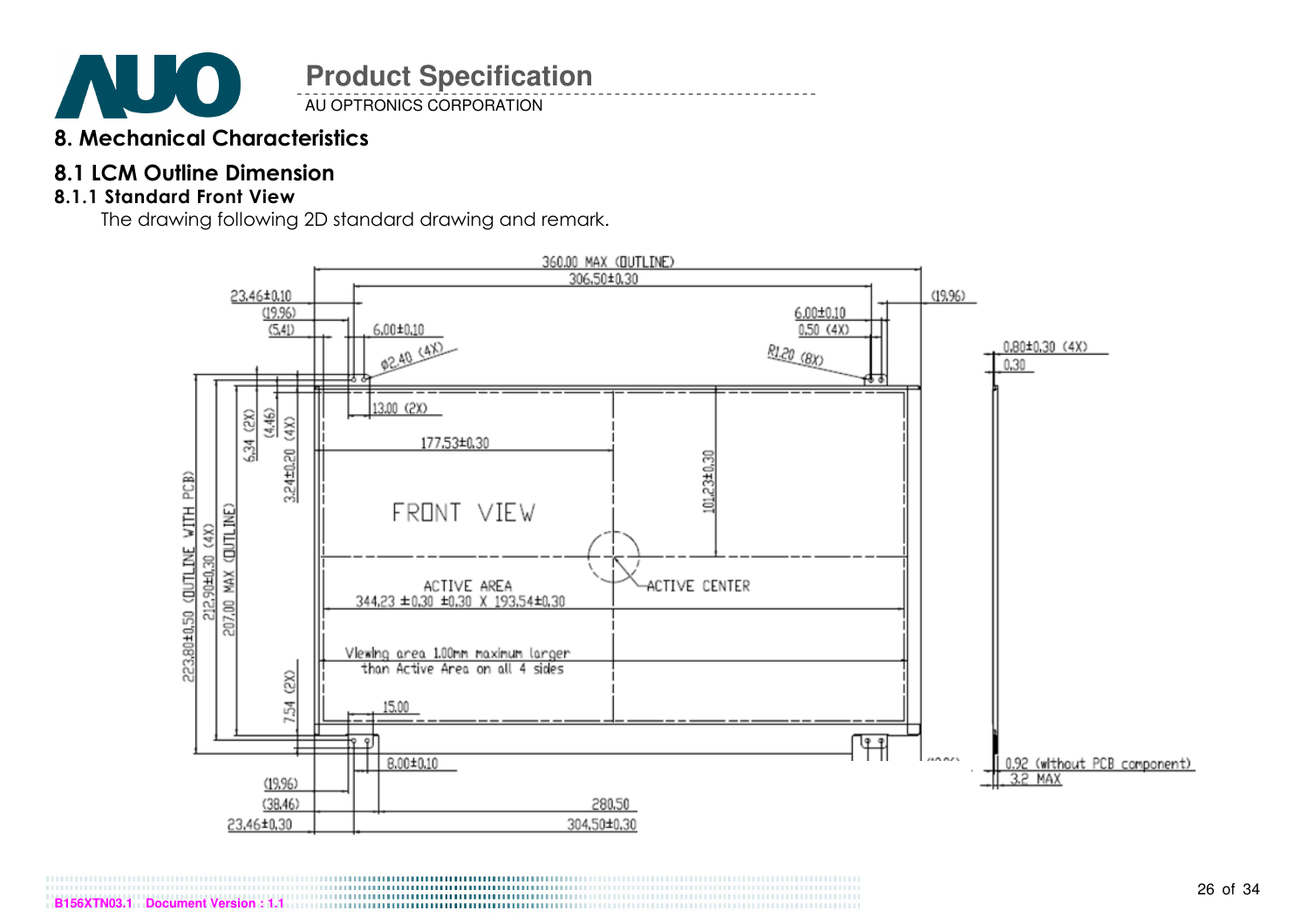

AU OPTRONICS CORPORATION **Product Specification** 

#### 8.1.2 Standard Rear View



**B156XTN03.1 Document Version : 1.1**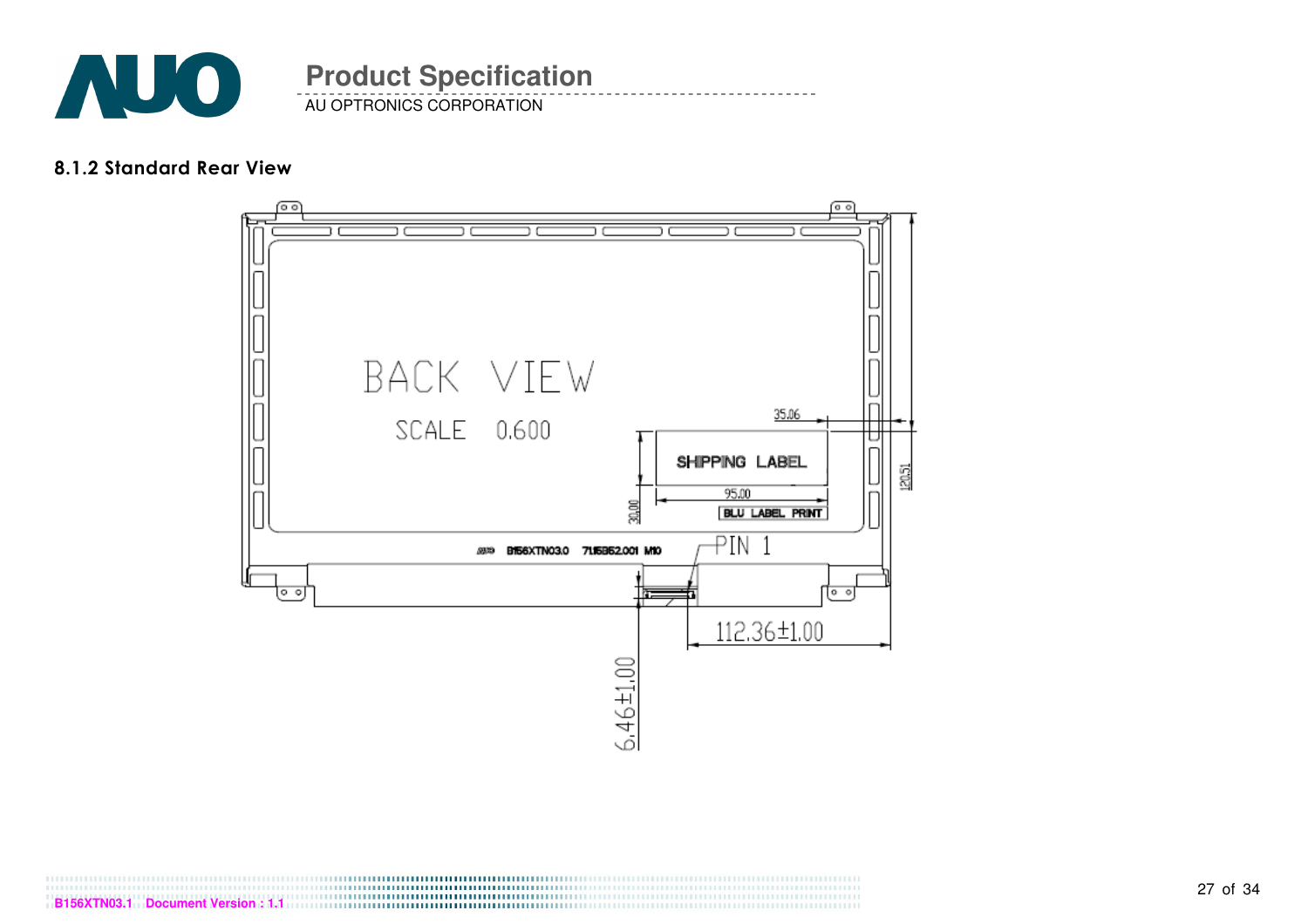

9. Shipping and Package

## 9.1 Shipping Label Format

**B156XTN03.1 Document Version : 1.1**



28 of 34

P

RoHS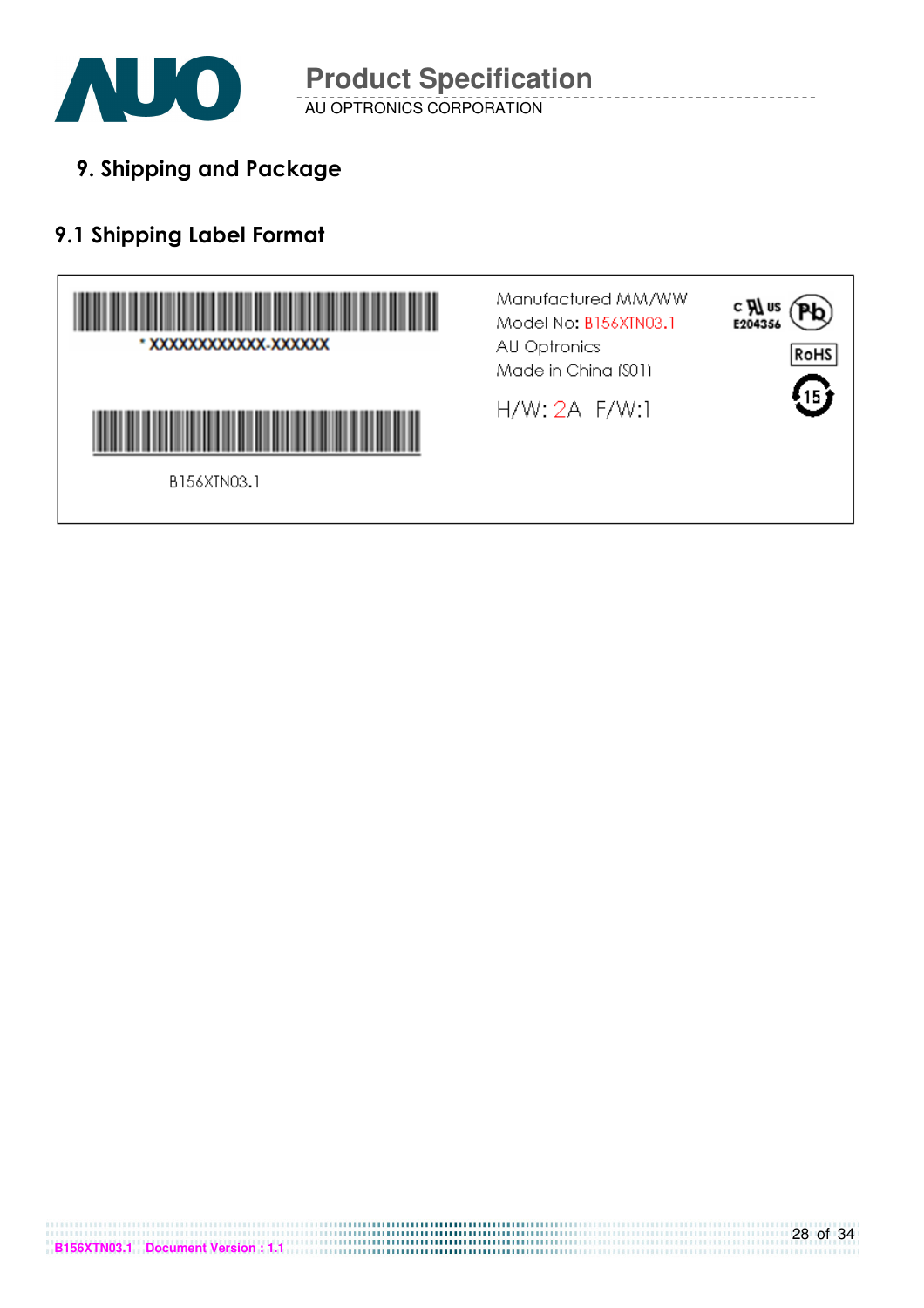

AU OPTRONICS CORPORATION

## 9.2 Carton Package



**B156XTN03.1 Document Version : 1.1**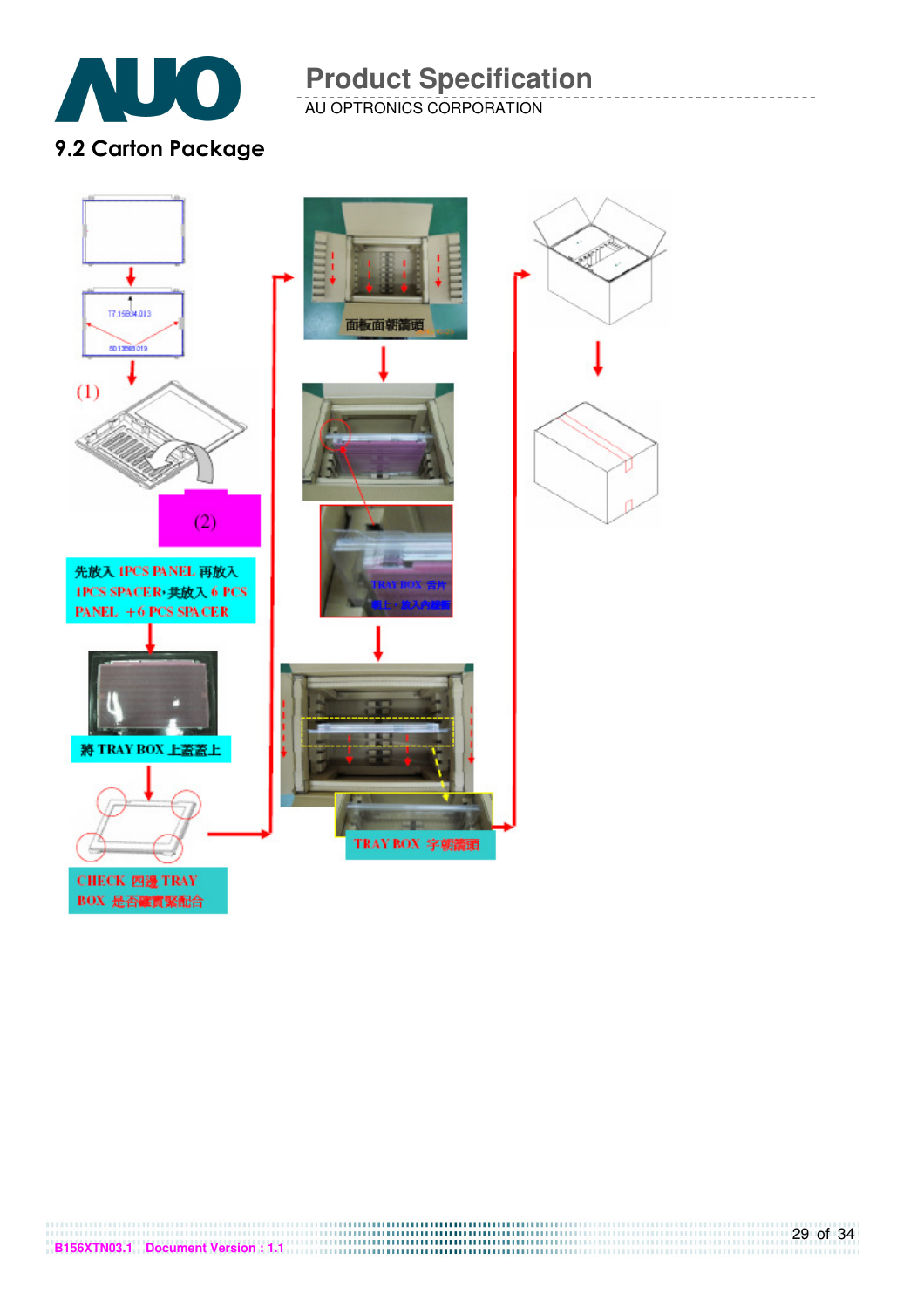

AU OPTRONICS CORPORATION

## 9.3 Shipping Package of Palletizing Sequence

**B156XTN03.1 Document Version : 1.1**

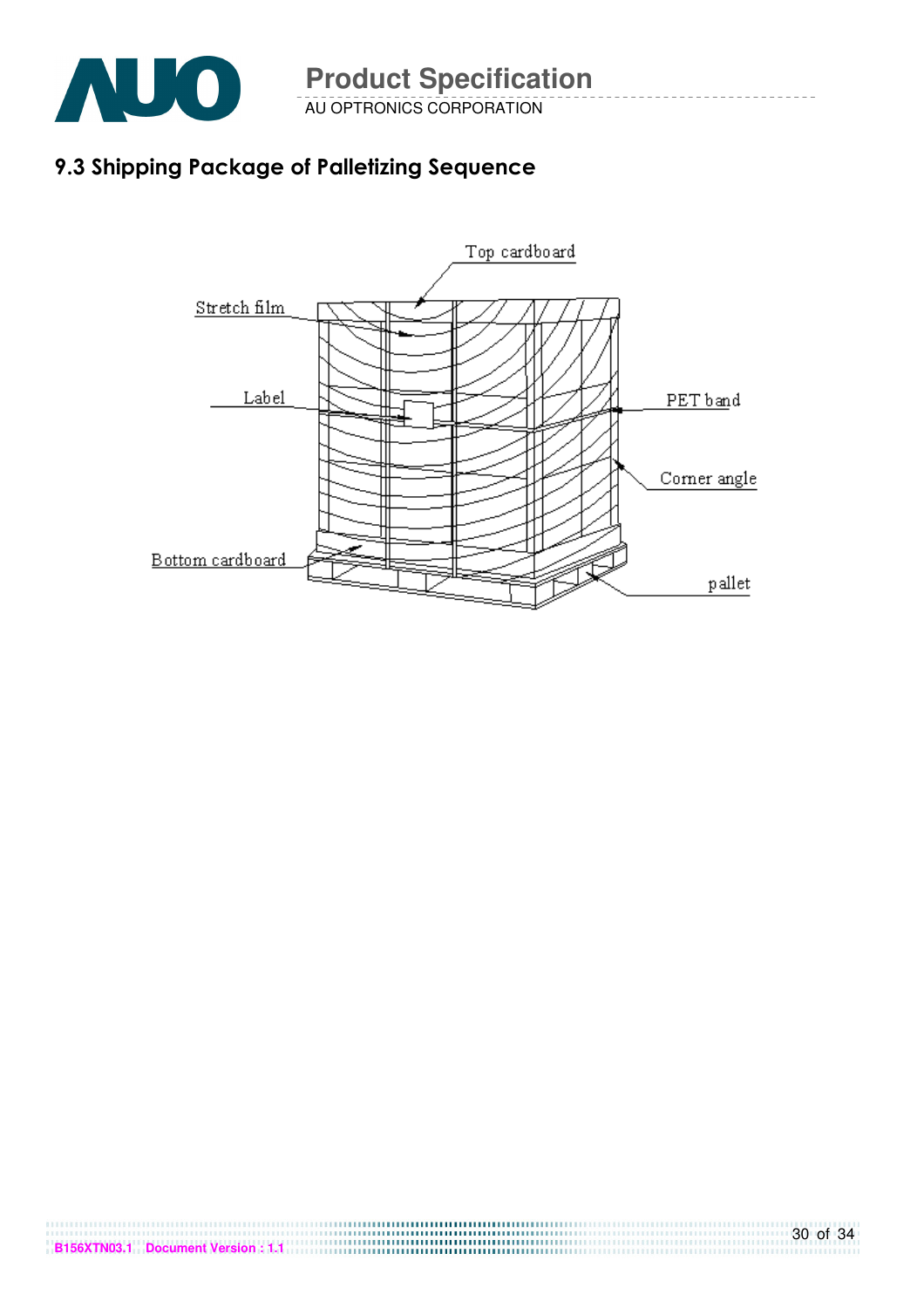

AU OPTRONICS CORPORATION

## 10. Appendix: EDID Description

| <b>Address</b> | <b>FUNCTION</b>                                       | Value          | Value      | Value        | <b>Note</b> |
|----------------|-------------------------------------------------------|----------------|------------|--------------|-------------|
| <b>HEX</b>     |                                                       | <b>HEX</b>     | <b>BIN</b> | <b>DEC</b>   |             |
| 00             | Header                                                | 00             | 00000000   | 0            |             |
| 01             |                                                       | FF             | 11111111   | 255          |             |
| 02             |                                                       | FF             | 11111111   | 255          |             |
| 03             |                                                       | FF             | 11111111   | 255          |             |
| 04             |                                                       | FF             | 11111111   | 255          |             |
| 05             |                                                       | FF             | 11111111   | 255          |             |
| 06             |                                                       | FF             | 11111111   | 255          |             |
| 07             |                                                       | 00             | 00000000   | 0            |             |
| 08             | EISA Manuf. Code LSB                                  | 06             | 00000110   | 6            |             |
| 09             | <b>Compressed ASCII</b>                               | AF             | 10101111   | 175          |             |
| 0A             | Product Code                                          | EC             | 11101100   | 236          |             |
| 0B             | hex, LSB first                                        | 31             | 00110001   | 49           |             |
| 0C             | 32-bit ser #                                          | 00             | 00000000   | $\mathbf 0$  |             |
| 0D             |                                                       | 00             | 00000000   | $\mathbf 0$  |             |
| 0E             |                                                       | 00             | 00000000   | $\mathbf 0$  |             |
| 0F             |                                                       | 00             | 00000000   | 0            |             |
| 10             | Week of manufacture                                   | 00             | 00000000   | 0            |             |
| 11             | Year of manufacture                                   | 16             | 00010110   | 22           |             |
| 12             | EDID Structure Ver.                                   | 01             | 00000001   | 1            |             |
| 13             | EDID revision #                                       | 04             | 00000100   | 4            |             |
| 14             | Video input def. (digital I/P, non-TMDS, CRGB)        | 95             | 10010101   | 149          |             |
| 15             | Max H image size<br>(rounded to cm)                   | 22             | 00100010   | 34           |             |
| 16             | Max V image size (rounded to cm)                      | 13             | 00010011   | 19           |             |
| 17             | <b>Display Gamma</b><br>$( = (gamma * 100) - 100)$    | 78             | 01111000   | 120          |             |
| 18             | Feature support (no DPMS, Active OFF, RGB, tmg Blk#1) | 02             | 00000010   | $\mathbf{2}$ |             |
| 19             | Red/green low bits (Lower 2:2:2:2 bits)               | BB             | 10111011   | 187          |             |
| <b>1A</b>      | Blue/white low bits (Lower 2:2:2:2 bits)              | F <sub>5</sub> | 11110101   | 245          |             |
| 1B             | Red x (Upper 8 bits)                                  | 94             | 10010100   | 148          |             |
| 1C             | Red y/ highER 8 bits                                  | 55             | 01010101   | 85           |             |
| 1D             | Green x                                               | 54             | 01010100   | 84           |             |
| 1E             | Green y                                               | 90             | 10010000   | 144          |             |
| 1F             | Blue x                                                | 27             | 00100111   | 39           |             |
| 20             | Blue y                                                | 23             | 00100011   | 35           |             |
| 21             | White x                                               | 50             | 01010000   | 80           |             |
| 22             | White y                                               | 54             | 01010100   | 84           |             |
| 23             | Established timing 1                                  | 00             | 00000000   | $\pmb{0}$    |             |
| 24             | Established timing 2                                  | $00\,$         | 00000000   | 0            |             |
| 25             | Established timing 3                                  | $00\,$         | 00000000   | $\pmb{0}$    |             |

**B156XTN03.1 Document Version : 1.1**

### 31 of 34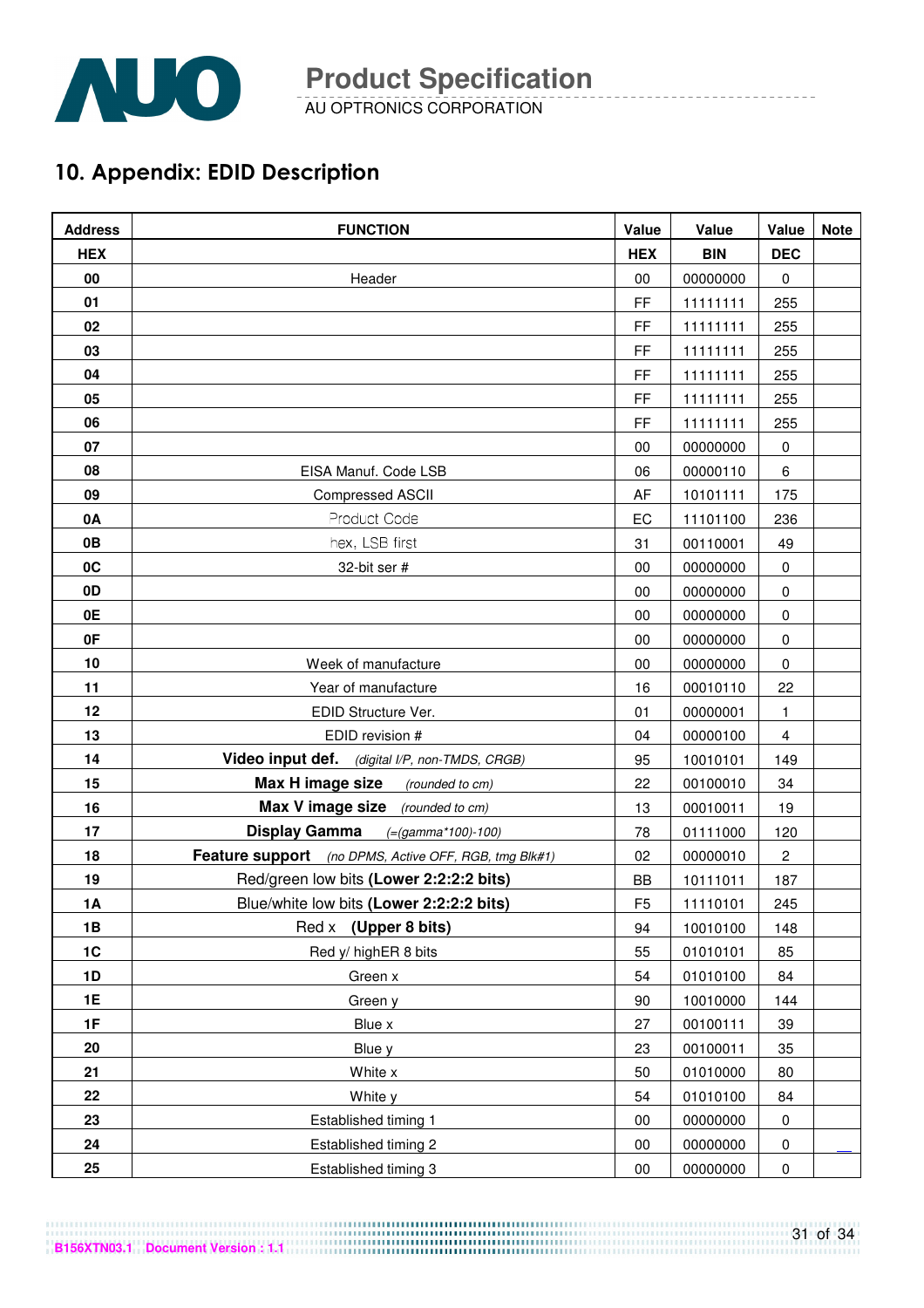

#### AU OPTRONICS CORPORATION

| 26 | Standard timing #1                                   | 01             | 00000001 | 1         |  |
|----|------------------------------------------------------|----------------|----------|-----------|--|
| 27 |                                                      | 01             | 00000001 | 1         |  |
| 28 | Standard timing #2                                   | 01             | 00000001 | 1         |  |
| 29 |                                                      | 01             | 00000001 | 1         |  |
| 2A | Standard timing #3                                   | 01             | 00000001 | 1         |  |
| 2B |                                                      | 01             | 00000001 | 1         |  |
| 2C | Standard timing #4                                   | 01             | 00000001 | 1         |  |
| 2D |                                                      | 01             | 00000001 | 1         |  |
| 2E | Standard timing #5                                   | 01             | 00000001 | 1         |  |
| 2F |                                                      | 01             | 00000001 | 1         |  |
| 30 | Standard timing #6                                   | 01             | 00000001 | 1         |  |
| 31 |                                                      | 01             | 00000001 | 1         |  |
| 32 | Standard timing #7                                   | 01             | 00000001 | 1         |  |
| 33 |                                                      | 01             | 00000001 | 1         |  |
| 34 | Standard timing #8                                   | 01             | 00000001 | 1         |  |
| 35 |                                                      | 01             | 00000001 | 1         |  |
| 36 | <b>LSB</b><br>Pixel Clock/10000                      | <b>CE</b>      | 11001110 | 206       |  |
| 37 | Pixel Clock/10000<br><b>USB</b>                      | 1D             | 00011101 | 29        |  |
| 38 | Horz active Lower 8bits                              | 56             | 01010110 | 86        |  |
| 39 | Horz blanking Lower 8bits                            | CO             | 11000000 | 192       |  |
| 3A | HorzAct:HorzBlnk<br>Upper 4:4 bits                   | 50             | 01010000 | 80        |  |
| 3B | <b>Vertical Active</b><br><b>Lower 8bits</b>         | 00             | 00000000 | 0         |  |
| 3C | <b>Vertical Blanking</b><br><b>Lower 8bits</b>       | 30             | 00110000 | 48        |  |
| 3D | Vert Act: Vertical Blanking<br>(upper 4:4 bit)       | 30             | 00110000 | 48        |  |
| 3E | HorzSync. Offset                                     | 08             | 00001000 | 8         |  |
| 3F | HorzSync. Width                                      | 0A             | 00001010 | 10        |  |
| 40 | VertSync.Offset: VertSync.Width                      | 31             | 00110001 | 49        |  |
| 41 | Horz‖ Sync Offset/Width Upper 2bits                  | 00             | 00000000 | 0         |  |
| 42 | Horizontal Image Size Lower 8bits                    | 58             | 01011000 | 88        |  |
| 43 | Vertical Image Size Lower 8bits                      | C <sub>1</sub> | 11000001 | 193       |  |
| 44 | Horizontal & Vertical Image Size (upper 4:4 bits)    | 10             | 00010000 | 16        |  |
| 45 | Horizontal Border<br>(zero for internal LCD)         | 00             | 00000000 | 0         |  |
| 46 | <b>Vertical Border</b><br>(zero for internal LCD)    | 00             | 00000000 | 0         |  |
| 47 | Signal (non-intr, norm, no stero, sep sync, neg pol) | 18             | 00011000 | 24        |  |
| 48 | Detailed timing/monitor                              | 00             | 00000000 | 0         |  |
| 49 | descriptor #2                                        | 00             | 00000000 | 0         |  |
| 4Α |                                                      | 00             | 00000000 | 0         |  |
| 4B |                                                      | 0F             | 00001111 | 15        |  |
| 4C |                                                      | 00             | 00000000 | 0         |  |
| 4D |                                                      | $00\,$         | 00000000 | 0         |  |
| 4E |                                                      | 00             | 00000000 | 0         |  |
| 4F |                                                      | 00             | 00000000 | 0         |  |
| 50 |                                                      | 00             | 00000000 | 0         |  |
| 51 |                                                      | $00\,$         | 00000000 | $\pmb{0}$ |  |

32 of 34 **B156XTN03.1 Document Version : 1.1**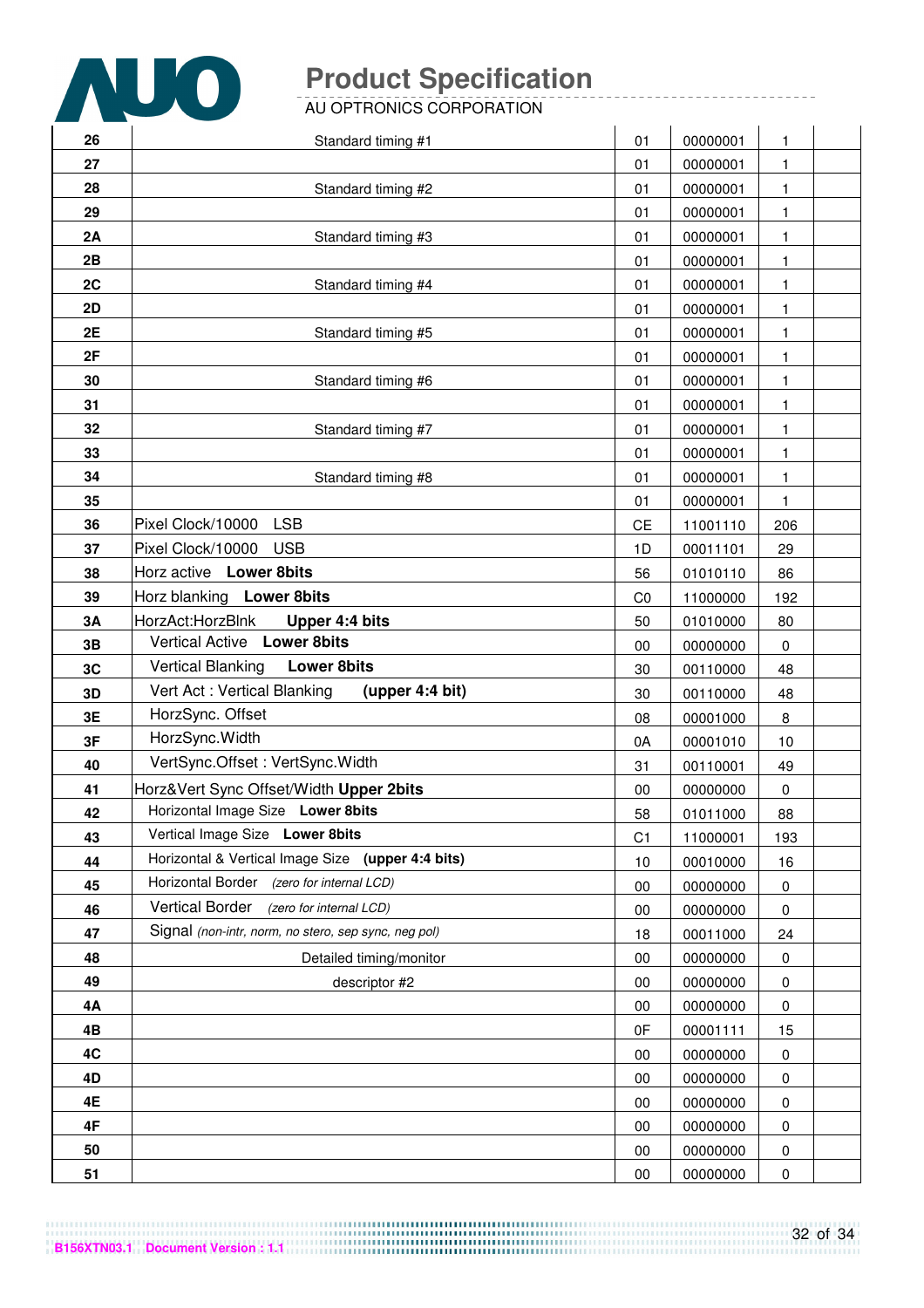

AU OPTRONICS CORPORATION

| 52        |                         | $00\,$    | 00000000 | 0         |                |
|-----------|-------------------------|-----------|----------|-----------|----------------|
| 53        |                         | 00        | 00000000 | 0         |                |
| 54        |                         | $00\,$    | 00000000 | 0         |                |
| 55        |                         | $00\,$    | 00000000 | 0         |                |
| 56        |                         | 00        | 00000000 | $\pmb{0}$ |                |
| 57        |                         | $00\,$    | 00000000 | 0         |                |
| 58        |                         | $00\,$    | 00000000 | 0         |                |
| 59        |                         | 20        | 00100000 | 32        |                |
| 5A        | Detailed timing/monitor | $00\,$    | 00000000 | $\pmb{0}$ |                |
| 5B        | descriptor #3           | $00\,$    | 00000000 | $\pmb{0}$ |                |
| 5C        |                         | $00\,$    | 00000000 | $\pmb{0}$ |                |
| 5D        |                         | FE        | 11111110 | 254       |                |
| 5E        |                         | $00\,$    | 00000000 | 0         |                |
| 5F        | Manufacture             | 41        | 01000001 | 65        | A              |
| 60        | Manufacture             | 55        | 01010101 | 85        | U              |
| 61        | Manufacture             | 4F        | 01001111 | 79        | $\circ$        |
| 62        |                         | 0A        | 00001010 | 10        |                |
| 63        |                         | 20        | 00100000 | 32        |                |
| 64        |                         | 20        | 00100000 | 32        |                |
| 65        |                         | 20        | 00100000 | 32        |                |
| 66        |                         | 20        | 00100000 | 32        |                |
| 67        |                         | 20        | 00100000 | 32        |                |
| 68        |                         | 20        | 00100000 | 32        |                |
| 69        |                         | 20        | 00100000 | 32        |                |
| 6A        |                         | 20        | 00100000 | 32        |                |
| 6B        |                         | 20        | 00100000 | 32        |                |
| 6C        | Detailed timing/monitor | $00\,$    | 00000000 | 0         |                |
| 6D        | descriptor #4           | $00\,$    | 00000000 | 0         |                |
| 6E        |                         | 00        | 00000000 | 0         |                |
| 6F        |                         | <b>FE</b> | 11111110 | 254       |                |
| 70        |                         | $00\,$    | 00000000 | $\pmb{0}$ |                |
| 71        | Manufacture P/N         | 42        | 01000010 | 66        | $\, {\bf B}$   |
| 72        | Manufacture P/N         | 31        | 00110001 | 49        | 1              |
| 73        | Manufacture P/N         | 35        | 00110101 | 53        | $\overline{5}$ |
| 74        | Manufacture P/N         | 36        | 00110110 | 54        | 6              |
| 75        | Manufacture P/N         | 58        | 01011000 | 88        | Χ              |
| 76        | Manufacture P/N         | 54        | 01010100 | 84        | Τ              |
| 77        | Manufacture P/N         | 4E        | 01001110 | 78        | ${\sf N}$      |
| 78        | Manufacture P/N         | 30        | 00110000 | 48        | 0              |
| 79        | Manufacture P/N         | 33        | 00110011 | 51        | 3              |
| <b>7A</b> | Manufacture P/N         | 2E        | 00101110 | 46        | $\blacksquare$ |
| 7B        | Manufacture P/N         | 31        | 00110001 | 49        | $\mathbf{1}$   |
| 7C        |                         | 20        | 00100000 | 32        |                |
| 7D        |                         | 0A        | 00001010 | 10        |                |

**B156XTN03.1 Document Version : 1.1**